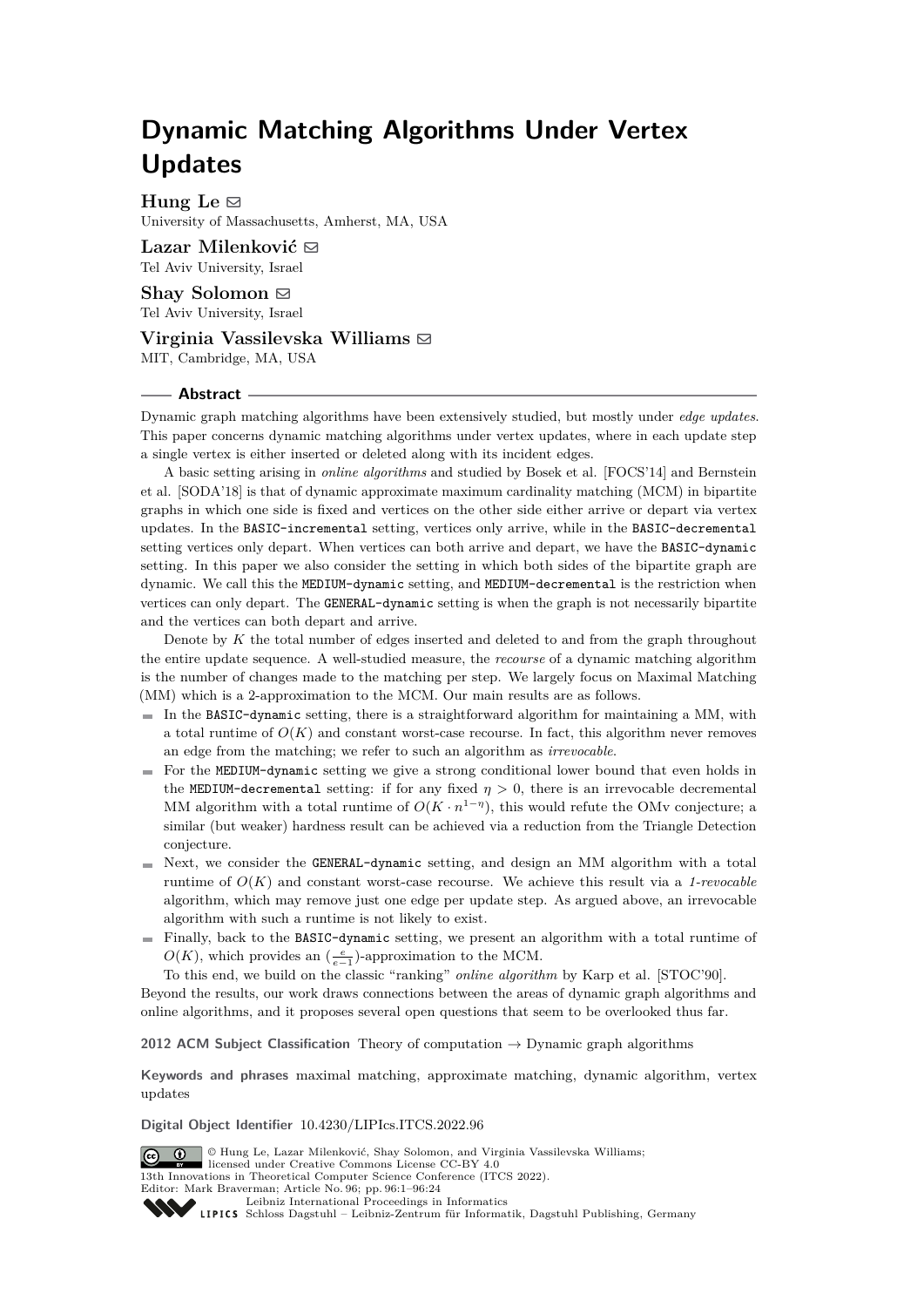### **96:2 Dynamic Matching Algorithms Under Vertex Updates**

**Funding** *Hung Le*: Supported by National Science Foundation under Grant No. CCF-2121952. *Lazar Milenković*: Partially supported by the Israel Science Foundation (ISF) grant No.1991/1, and by a grant from the United States-Israel Binational Science Foundation (BSF), Israel, and the United States National Science Foundation (NSF).

*Shay Solomon*: Supported by the Israel Science Foundation (ISF) grant No.1991/1, and by a grant from the United States-Israel Binational Science Foundation (BSF), Israel, and the United States National Science Foundation (NSF).

*Virginia Vassilevska Williams*: Supported in part by NSF CAREER Award 1651838, NSF Grants CCF-1909429 and CCF- 2129139, BSF grants 2016365 and 2020356, a Google Research Fellowship and a Sloan Research Fellowship.

## **1 Introduction**

Dynamic matching algorithms have been intensively studied in recent years. The great majority of previous work considers graphs that change via *edge updates*, where in each update step a single edge is either inserted to or deleted from the graph. In dynamic graphs that are subject to *vertex updates*, where each update step consists of an insertion or a deletion of a vertex (with all its incident edges), the literature is much more sparse and, to the best of our knowledge, essentially all of it is restricted to incremental (insertion only) or decremental (deletion only) updates. This work studies matching algorithms in *fully dynamic graphs under vertex updates*.

### **1.1 Background**

In the area of dynamic graph algorithms, one can try to optimize the *amortized* or *worst-case* update time of an algorithm, where both measures are defined with respect to a worst-case sequence of updates, and the worst-case (resp., amortized) update time designates the maximum (resp., average) update time spent by the algorithm over all update steps.

In graphs subject to vertex updates, which is our focus, when it comes to the update time, one should care about *amortized* bounds. Indeed, the update time following a vertex update must be at least linear in the degree of that vertex. Due to possibly significant differences in the degrees of updated vertices, the worst-case update time is rather meaningless. On the other hand, the amortized update time is a *normalized* notion of the total runtime of the algorithm, where we divide the total runtime by the number of *edges* ever inserted and deleted to and from graph; dividing by the number of vertex updates is far less informative. Thus, in the background survey to follow (also in graphs subject to edge updates), we usually omit the distinction between amortized and worst-case bounds. We start with dynamic graphs subject to edge updates (Section [1.1.1\)](#page-1-0) and later move on to vertex updates (Section [1.1.2\)](#page-3-0).

### <span id="page-1-0"></span>**1.1.1 Edge updates**

We do not cover in this survey the entire literature on matching algorithms under edge updates. We shall restrict attention to the state-of-the-art results on matchings whose size approximates that of the maximum cardinality matching (MCM) to within a factor of 2, which is the focus of this work; this includes maximal matching (MM), which provides a 2-approximate MCM.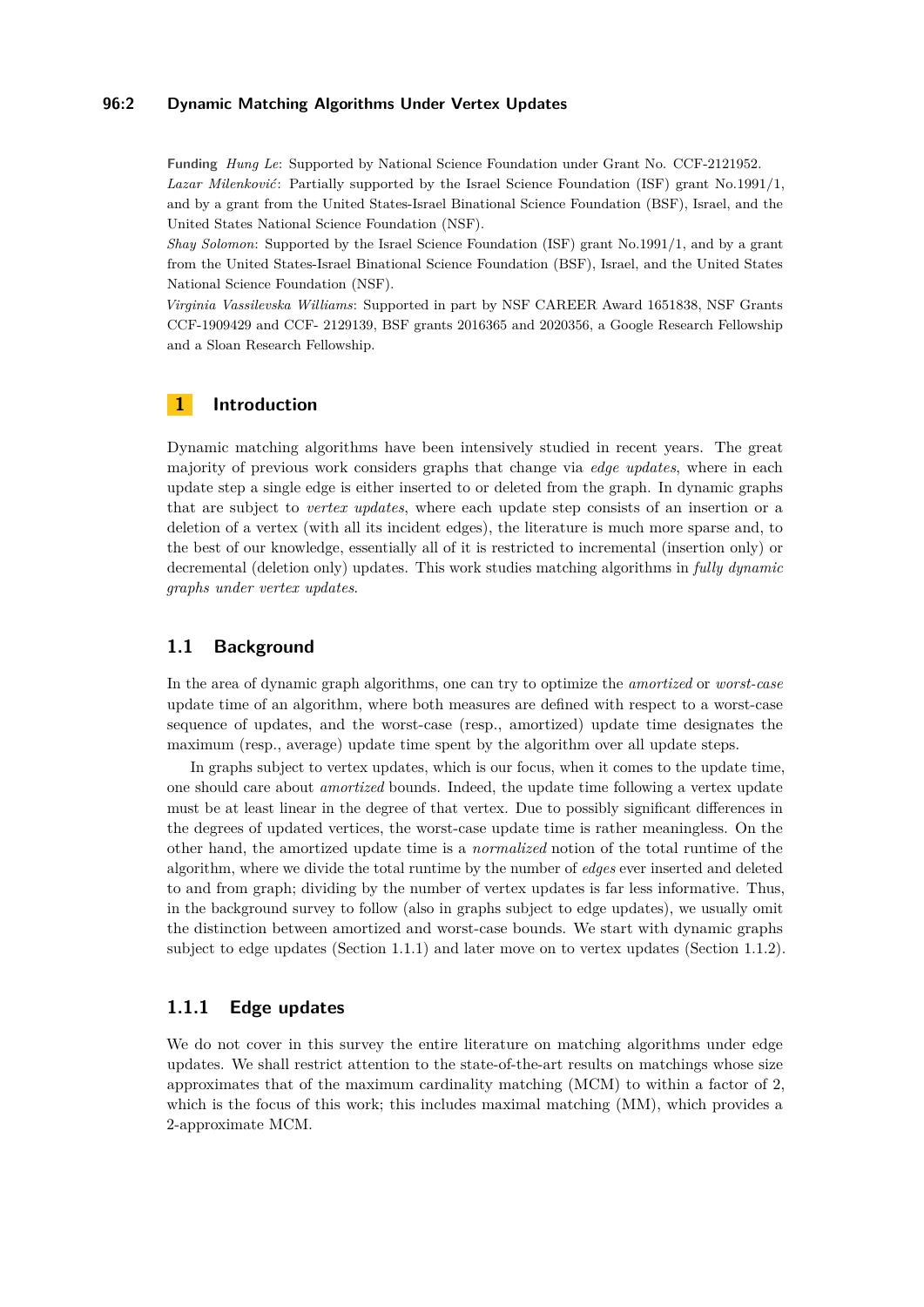### **Maximal matching (MM)**

Deterministically, the only improvements to the naive MM algorithm with update time  $O(n)$ Let the sufficiently sparse graphs: update time  $O((n+m)^{\sqrt{2}/2})$  was achieved in [\[24\]](#page-22-0), which was improved in [\[27\]](#page-23-0) to  $O(\sqrt{m})$ , where *n* (resp., *m*) denote the fixed (resp., dynamic) number was improved in [27] to  $O(\sqrt{m})$ , where *n* (resp., *m*) denote the fixed (resp., dynamic) number of vertices (resp., edges) in the graph, respectively.

Better deterministic algorithms are known for bounded *arboricity* graphs. The arboricity of an *m*-edge graph *G*, denoted by  $\alpha = \alpha(G)$ , is the minimum number of forests into which it can be decomposed; this parameter ranges from 1 to  $\sqrt{m}$  and is a common measure of "uniform sparsity". The current state-of-the art is update time  $O(\alpha + \sqrt{\alpha \log n})$ , due to [\[20\]](#page-22-1).

Allowing randomization against a (non-adaptive) *oblivious adversary*, an update time of  $O(\log n)$  was achieved [\[2\]](#page-21-0), which was subsequently improved to  $O(1)$  [\[31\]](#page-23-1). We remark that an oblivious adversary is not allowed to learn anything about the random bits used by the algorithm, which can alternatively be viewed as if the entire sequence of updates is fixed by the adversary in advance, i.e., prior to any random choices made by the algorithm.

Can one improve the  $\sqrt{m}$  deterministic update time of [\[27\]](#page-23-0), even using randomization against an adaptive adversary? No lower bound whatsoever is known.

<span id="page-2-1"></span>▶ **Question 1.1.** *Is there a deterministic algorithm, or a randomized one against an adaptive adversary, for maintaining an MM in general graphs with a sub-polynomial update time?*

#### **Better-than-2 approximate MCM**

A  $(1+\epsilon)$  (resp.,  $(3/2+\epsilon)$ )-approximate MCM can be maintained with update time  $O(\sqrt{m}/\epsilon^2)$ [\[19\]](#page-22-2) (resp.,  $O(m^{1/4} \epsilon^{-2.5})$ ) [\[6,](#page-21-1) [7\]](#page-21-2), for any  $0 < \epsilon < 1/2$ . These results were generalized for bounded arboricity graphs: A  $(1 + \epsilon)$  (resp.,  $(3/2 + \epsilon)$ )-approximate MCM can be maintained with update time  $O(\alpha/\epsilon^2)$  [\[28\]](#page-23-2) (resp.,  $O(\alpha^{1/4} \epsilon^{-2.5} + \epsilon^{-6})$  [\[17\]](#page-22-3)), where  $\alpha$  is the arboricity bound, which, as mentioned, ranges from 1 to  $\sqrt{m}$ .

A randomized algorithm against an oblivious adversary for maintaining a  $(2 - \Omega(\epsilon))$ approximate MCM with update time  $O(\Delta^{\epsilon}+polylog(n))$  was given in [\[3\]](#page-21-3), where  $\epsilon$  is a constant and the  $\Omega$ -notation in the approximation bound hides a tiny constant. For bipartite graphs, similar results can be achieved without making the oblivious adversary assumption, either via a randomized algorithm against an adaptive adversary [\[8,](#page-22-4) [33\]](#page-23-3) or via a deterministic algorithm [\[8,](#page-22-4) [9\]](#page-22-5). We also mention a result for graphs of bounded *neighborhood independence*[1](#page-2-0) *β*: There is a randomized algorithm against an adaptive adversary for maintaining a  $(1 + \epsilon)$ -approximate MCM with update time  $O(\frac{\beta}{\epsilon^3} \log \frac{1}{\epsilon})$  [\[26\]](#page-22-6).

For any fixed  $\epsilon > 0$ , a  $(1 + \epsilon)$ -MCM can be maintained in constant (resp., polylog(*n*)) update time in incremental general (resp., decremental bipartite) graphs [\[16\]](#page-22-7) (resp., [\[9\]](#page-22-5)).

The following is a major open problem.

<span id="page-2-2"></span>▶ **Question 1.2.** *Is there any algorithm for maintaining a better-than-2 approximate MCM in general graphs with a sub-polynomial update time? Further, is it possible to get a significantly better than 2 (say, 1.99) approximation with a small polynomial update time?*

<span id="page-2-0"></span>The *neighborhood independence (number)* of a graph *G*, denoted by  $\beta = \beta(G)$ , is the size of the largest independent set in the neighborhood of any vertex.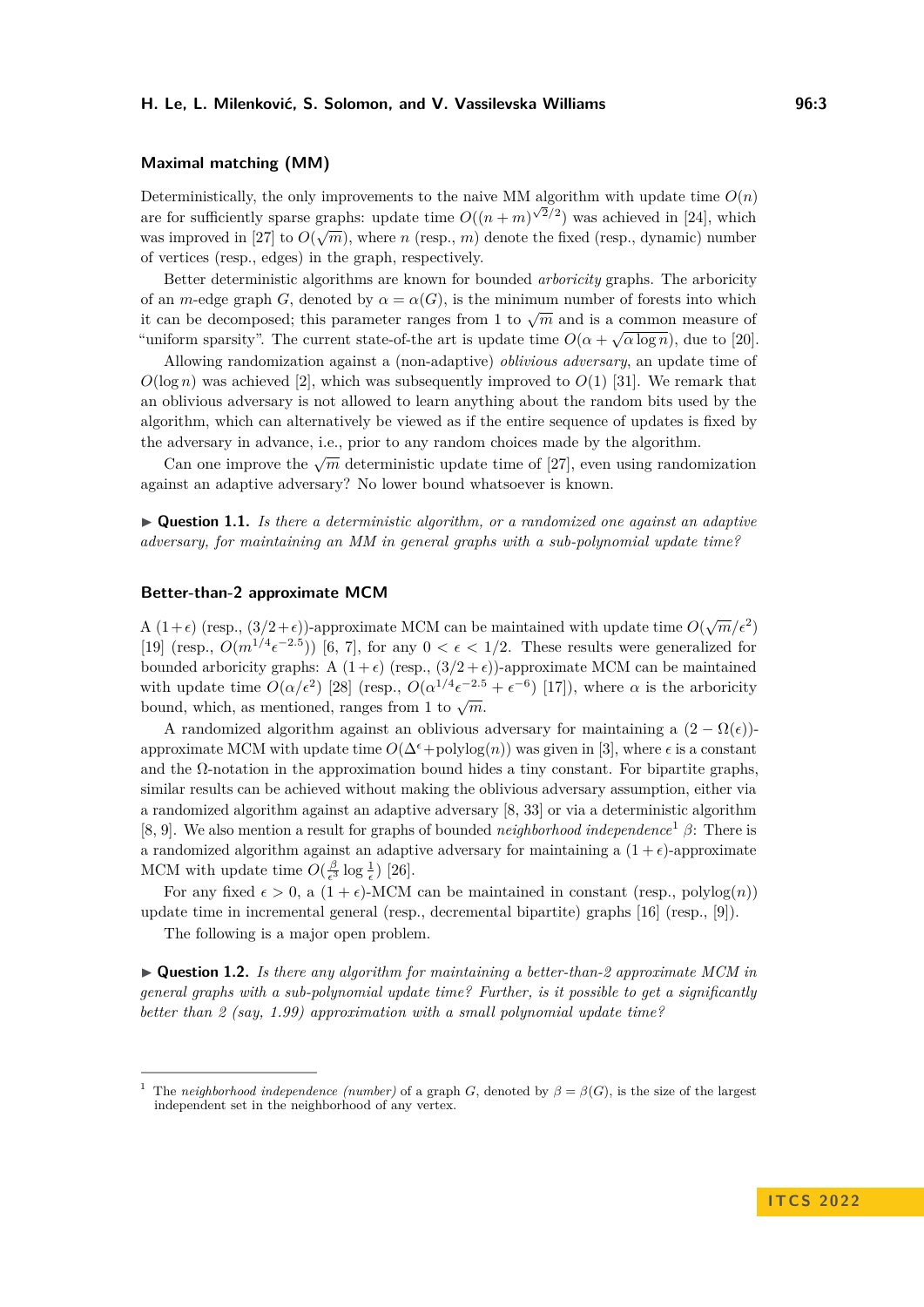### **96:4 Dynamic Matching Algorithms Under Vertex Updates**

### <span id="page-3-0"></span>**1.1.2 Vertex updates**

For matching algorithms under vertex updates, which is the focus of this work, the literature is much more sparse. In FOCS'14, Bosek et al. [\[11\]](#page-22-8) considered bipartite graphs in which one side is fixed (*n* fixed "servers") and vertices ("clients") on the other side either arrive or depart in *n* vertex updates; we will refer to these settings as BASIC-incremental and BASIC-decremental. They optimized two measures: The total runtime of the algorithm (or equivalently the amortized update time) and the *recourse* bound, which measures how many changes to the matching are done per step. They designed an exact (respectively,  $(1, \ldots)$ ,  $(3, \ldots)$ ,  $(3, \ldots)$ ,  $(3, \ldots)$ ,  $(3, \ldots)$ ,  $(3, \ldots)$ ,  $(3, \ldots)$ ,  $(3, \ldots)$ ,  $(3, \ldots)$ ,  $(3, \ldots)$ ,  $(3, \ldots)$ ,  $(3, \ldots)$ ,  $(3$  $(1 + \epsilon)$ -approximate) MCM algorithm with a total runtime of  $O(m\sqrt{n})$  (resp.,  $O(m\epsilon^{-1})$ ), where  $n$  and  $m$  are the number of vertices and edges in the graph, matching the performance of the celebrated Hopcroft-Karp [\[22\]](#page-22-9) algorithm for a one-time static computation. Their exact and approximate algorithms admit recourse bounds of  $O(\sqrt{n})$  and  $O(\epsilon^{-1})$ , respectively. A different exact MCM algorithm with an amortized recourse bound of  $O(\log^2 n)$  was given in SODA'18 by Bernstein et al. [\[4\]](#page-21-4). See also [\[18,](#page-22-10) [14,](#page-22-11) [12,](#page-22-12) [13,](#page-22-13) [5,](#page-21-5) [32\]](#page-23-4), and the references therein.

### **The recourse bound**

The recourse bound is a basic measure of quality, and has been subject to growing attention in recent years [\[18,](#page-22-10) [14,](#page-22-11) [12,](#page-22-12) [13,](#page-22-13) [4,](#page-21-4) [5,](#page-21-5) [30,](#page-23-5) [29\]](#page-23-6). In some applications such as job scheduling, web hosting, streaming content delivery and data storage, and in situations where the matched edges are hardwired in a physical sense, a replacement of a matched edge by another one may be prohibitively expensive, possibly much more than the time needed to compute these replacements. Moreover, a low recourse bound is important when the matching algorithm is used as a black-box subroutine inside a larger data structure or algorithm (see, e.g., [\[7,](#page-21-2) [1\]](#page-21-6)).

The worst-case (resp., amortized) recourse bound of an algorithm measures the maximum (resp., average) number of changes to the *output* matching per update step, over the entire sequence of updates. The recourse bounds in the algorithms of [\[11\]](#page-22-8) and [\[4\]](#page-21-4), as well as in other previous works [\[18,](#page-22-10) [14,](#page-22-11) [12,](#page-22-12) [13,](#page-22-13) [5\]](#page-21-5) are *amortized*. Under vertex updates, as mentioned, the worst-case update time is not too informative, as it is problematic to compare update times following updates of vertices with significantly different degrees; the same is not true of course for edge updates. However, the recourse bound is not necessarily affected by the degrees of the updated vertices, and so optimizing the *worst-case* recourse bound is not less natural or important than optimizing the amortized recourse bound.

It was shown in ITCS'21 [\[30\]](#page-23-5) that any dynamic algorithm for maintaining a *γ*-approximate MCM with update time *T*, for any  $\gamma \geq 1$ , *T* and  $\epsilon > 0$ , can be transformed into an algorithm for maintaining a  $(\gamma(1+\epsilon))$ -approximate MCM with update time  $T+O(1/\epsilon)$  and a worst-case recourse bound of  $O(1/\epsilon)$ . This transformation applies to both edge and vertex updates. Although this transformation only increases the approximation guarantee by a factor of  $1 + \epsilon$ , the transformed algorithm does not preserve the qualitative properties of the matching maintained by the original algorithm; in particular, an MM algorithm will be transformed into an algorithm that maintains a  $(2 + \epsilon)$ -approximate MCM, which is very different of course than an MM.

### **1.2 Our contribution**

As mentioned, our work studies matching algorithms in graphs that change dynamically under vertex updates, whereas most previous work in the area considers edge updates. In the area of online algorithms, on the other hand, most of the literature revolves around vertex updates. In both areas, vertex updates are easier to deal with than edge updates (further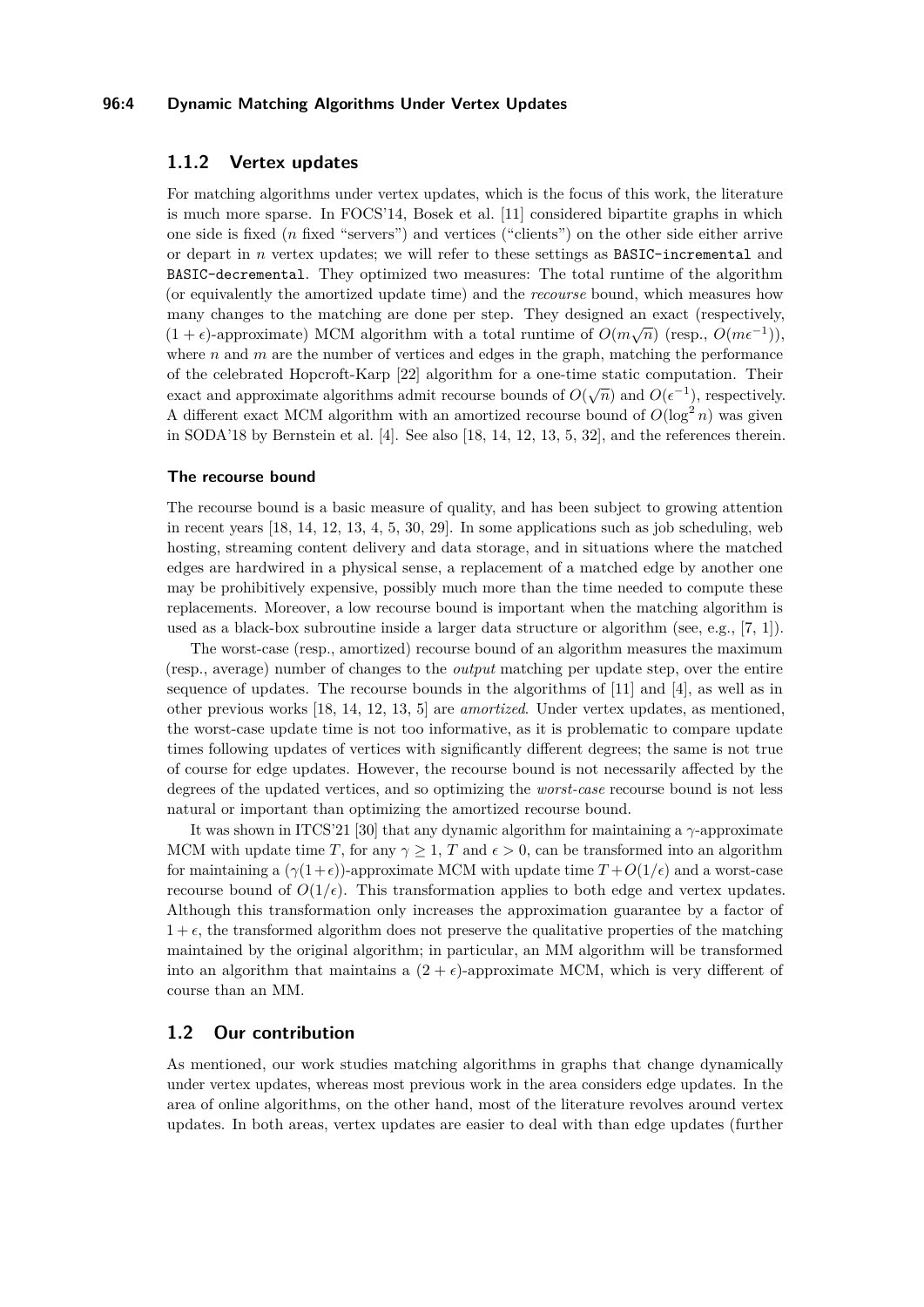details on that are given in Section [1.2.1\)](#page-5-0). We stress that the objectives in the areas of online algorithms and dynamic graph algorithms are inherently different. In the former the objective is to optimize the *competitive ratio* of an online algorithm (the ratio of the approximation guarantee provided by the online algorithm to that of the best possible offline algorithm), each decision of the algorithm is *irrevocable*, and no runtime measure is considered. In the latter the main objective is to optimize the *update time* of the algorithm, and while the decisions are allowed to be "revoked" as many times as necessary, it is important nonetheless to optimize the recourse bound.

The previous works on dynamic matching algorithms under vertex updates were inspired by the area of online algorithms; e.g., the paper of Bosek et al. [\[11\]](#page-22-8) is titled "online matching in offline time". In particular, as with most papers in the area of online algorithms, all previous work on dynamic matching algorithms under vertex updates considers either incremental or decremental updates. **Our paper is the first to study dynamic matching algorithms under** *fully dynamic* **vertex updates.** We denote by *K* the total number of edges inserted and deleted to and from the graph throughout the sequence of vertex updates, and note that a total runtime of  $K \cdot t$ , for any  $t$ , translates into an amortized update time of  $t$ .

We first observe that in bipartite graphs where one side is fixed, i.e., consists of *n* fixed vertices that we may view as "servers", and the other side is *fully dynamic*, i.e., vertices on that side that we may view as "clients" arrive and depart via vertex updates, hereafter the BASIC-dynamic setting, there is a trivial MM algorithm with a total runtime of  $O(K)$  and constant worst-case recourse. In fact, this algorithm resembles an online algorithm in that it never removes an edge from the matching; we refer to such an algorithm as *irrevocable*. Throughout the paper, we shall distinguish between two types of edges deleted from the matching: Those due to the algorithm, which will be referred to as *removals* (only from the matching), and those due to the adversary (the entity performing the updates), which will be referred to as *deletions* (they get deleted from the graph, but then also from the matching). Further details are given in Section [2.](#page-6-0)

We then consider bipartite graphs in which both sides are fully dynamic, hereafter the MEDIUM-dynamic setting. For this setting we prove that, based on popular conjectures, no irrevocable algorithm with a total runtime of  $O(K)$  may exist.

<span id="page-4-0"></span>▶ **Theorem 1.** An irrevocable MM algorithm with a total runtime of  $O(K \cdot n^{1-\eta})$ , for any fixed *η >* 0*, would refute the the online matrix-vector multiplication (OMv) conjecture. Moreover, a runtime of*  $O(K \cdot m^{\eta})$ , for some fixed  $\eta > 0$ , would refute the Triangle Detection conjecture.

We also extend the hardness result provided by Theorem [1](#page-4-0) to the decremental setting, called MEDIUM-decremental, where the update sequence only contains vertex deletions. In this setting, we can fix the graph and its initial maximal matching, and the dynamic algorithm must be able to maintain the maximal matching under vertex deletions. Alternatively, our results apply to an "almost-decremental" sequence of updates, which starts with a batch of insertions and proceeds with a batch of deletions. The decremental setting is more restricted than the fully dynamic setting, which makes our lower bound stronger.

Next, we consider general graphs under vertex updates, hereafter the GENERAL-dynamic setting. We say that an algorithm is *i*-revocable, for an integer parameter  $i \geq 0$ , if it may remove at most *i* edges per update step in the worst-case. (An irrevocable algorithm is 0-revocable.)

<span id="page-4-1"></span>▶ **Theorem 2.** *For any sequence of updates in the GENERAL-dynamic setting, one can maintain an MM via a deterministic 1-revocable algorithm with a total runtime of*  $O(K)$ .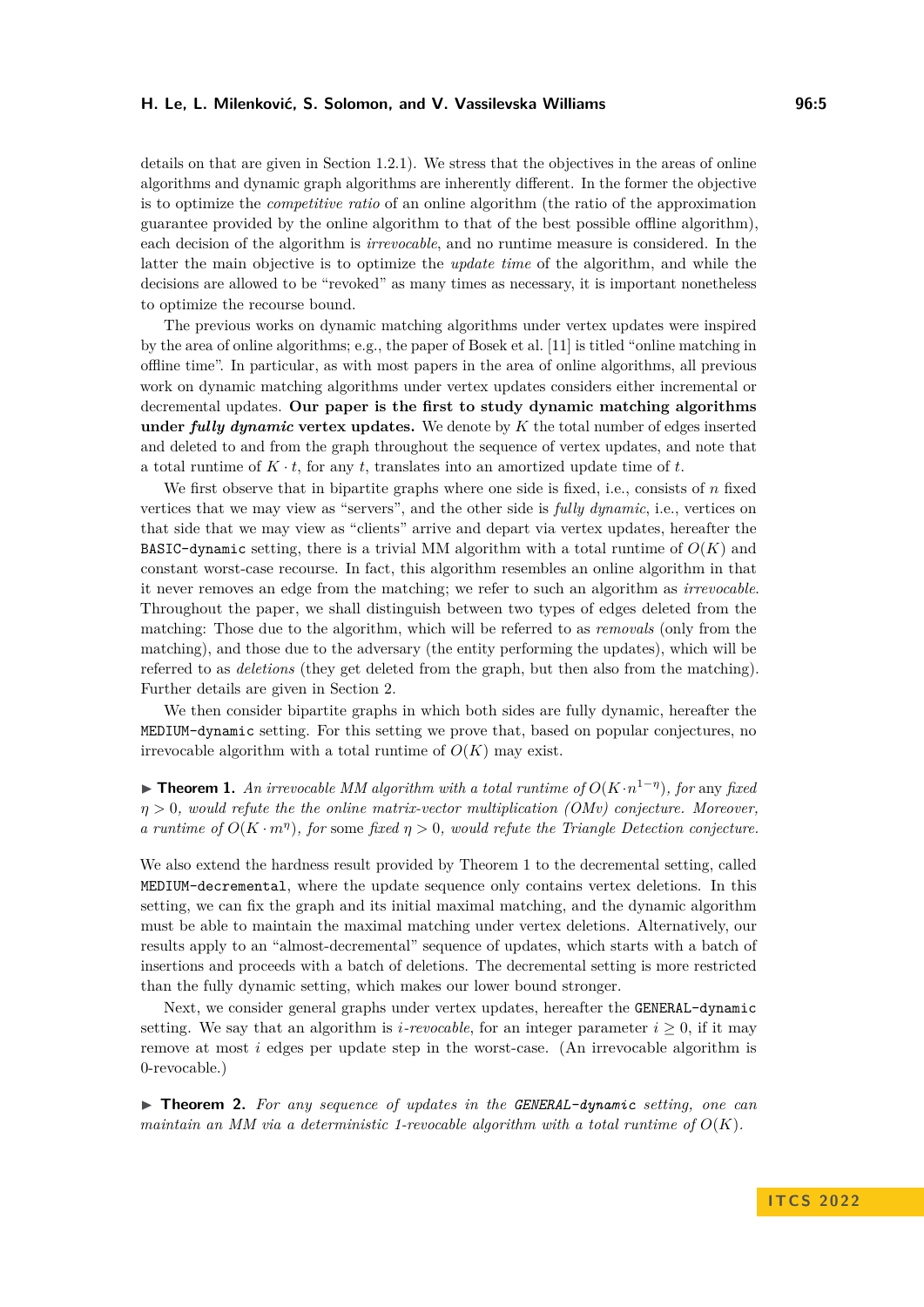### **96:6 Dynamic Matching Algorithms Under Vertex Updates**

Any *i*-revocable MM algorithm may add at most  $2i + 1$  edges to the matching per step, and so the algorithm provided by Theorem [2](#page-4-1) has a constant worst-case recourse. Theorem [2](#page-4-1) and Theorem [1](#page-4-0) establish a strong separation between 1-revocable and irrevocable MM algorithms. Recall that in the edge update setting, the fastest deterministic update time is  $\sqrt{m}$ ; see Question [1.1.](#page-2-1)

Finally, back to the BASIC-dynamic setting, we prove the following theorem in Section [5.](#page-19-0)

<span id="page-5-1"></span>▶ **Theorem 3.** *For any sequence of updates in the BASIC-dynamic setting, one can maintain a*  $\left(\frac{e}{e-1}\right)$ -approximation (in expectation) to the MCM with a total runtime of  $O(K)$ .

To achieve this result, we build on the classic "ranking" *online algorithm* by Karp et al. [\[25\]](#page-22-14). More specifically, we demonstrate how to efficiently maintain a matching corresponding to the ranking algorithm under vertex updates. Given any fixed ranking over the servers, our algorithm performs *deterministically* within total runtime  $O(K)$ , but the approximation factor may approach 2. To get an  $(\frac{e}{e-1})$ -approximation (in expectation), we use a random ranking over the servers, which is withheld from the adversary. Thus our algorithm is randomized and it works against an oblivious adversary. Recall that in the edge update setting, the fastest update time (including algorithms against an oblivious adversary) is polynomial in *n*; see Question [1.2.](#page-2-2)

### <span id="page-5-0"></span>**1.2.1 Conceptual highlights**

Beyond the results reported above, we next discuss the conceptual contribution of this work.

### **A more refined measure of recourse**

We have already discussed the importance of the recourse bound. The number of changes to the matching is comprised of the number of edge removals and edge insertions. Removing an edge from the matching is arguably much more problematic or expensive than adding an edge to the matching, when it comes to real-life applications. Recall that an *i*-revocable algorithm may remove at most *i* edges from the matching per update in the worst-case; we identified this parameter, which we may refer to as the *revocable parameter*, as a pivotal measure of MM algorithms: While there is a 1-revocable MM algorithm with constant amortized update time (Theorem [2\)](#page-4-1), based on popular conjectures, any irrevocable algorithm must incur a polynomial update time. For MM algorithms, this parameter provides a more refined measure than the standard recourse bound, since any *i*-revocable MM algorithm has a recourse of at most  $3i + 1$ ; in particular, both irrevocable and 1-revocable MM algorithms have constant recourse.

It would be interesting to explore this measure further. For example, what is the relationship between irrevocable MM algorithms and maximum matching algorithms with no bound on the revocable parameter? Both problems admit high conditional lower bounds, but can we reduce one of the problems to the other? What about a  $(2 + \epsilon)$ -approximation algorithm that does not maintain an MM: Is there an irrevocable  $(2 + \epsilon)$ -approximate MCM algorithm with constant amortized update time? The hardness result of Theorem [1](#page-4-0) exploits the maximality of the matching but not the approximation guarantee. We note that the  $(\frac{e}{e-1})$ -approximation algorithm of Theorem [3](#page-5-1) may incur a large revocable parameter. Is it possible to achieve a similar approximation and update time via a 1-revocable, or even an irrevocable, algorithm?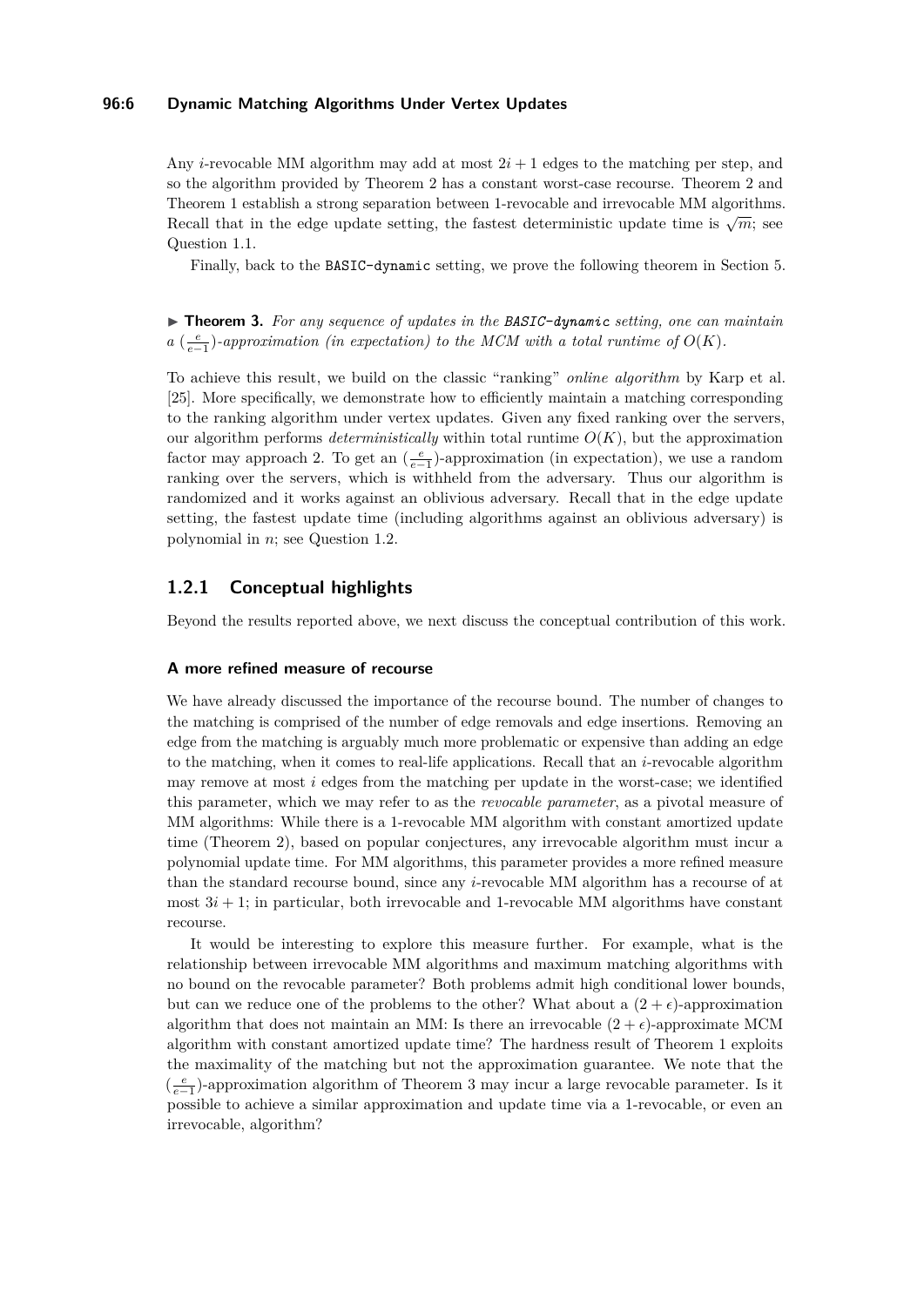#### **Better-than-2 approximate MCM**

As mentioned in Section [1.1.1,](#page-1-0) whether or not one can maintain a better-than-2 approximate MCM in sub-polynomial update time under edge updates is a major open problem (see Question [1.2\)](#page-2-2). On the other hand, Theorem [3](#page-5-1) shows that one can maintain a  $(\frac{e}{e-1})$ approximate MCM in constant update time under vertex updates. To achieve this result, we maintained a matching corresponding to the ranking *online algorithm* of [\[25\]](#page-22-14). This draws a natural connection between the areas of online algorithms and dynamic graph algorithms. We anticipate that the area of dynamic graph algorithms could benefit significantly by borrowing more from the area of online algorithms, and it could also contribute to it of course.

Recall that the result of Theorem [3](#page-5-1) applies to the BASIC-dynamic setting. It is unclear if our approach can be extended to the MEDIUM-dynamic setting, let alone to the GENER-AL-dynamic setting; each of these settings adds another level of difficulty. Note also that in the GENERAL-dynamic setting, which concerns general rather than bipartite graphs, the approximation factor of 1−1*/e* does no longer apply. However, a generalization of the ranking algorithm [\[23\]](#page-22-15) gives an approximation of roughly 1.919 (i.e.,  $\frac{1}{0.5211}$ ); one can hope to get this approximation in the GENERAL-dynamic setting. Achieving a better-than-2 approximate-MCM in these settings is not only an intriguing question on its own right, but could also be a stepping stone towards resolving Question [1.2,](#page-2-2) first in bipartite graphs and ultimately in general graphs.

### <span id="page-6-0"></span>**2 An irrevocable MM in the BASIC-dynamic setting**

In this section, we describe a simple irrevocable maximal matching algorithm for the BA-SIC-dynamic setting, which works in total runtime of  $O(K)$ . Recall that we use K to denote the total number of edges inserted and deleted to and from the graph throughout the entire update sequence.

In what follows, we denote by  $deg_i(v)$  and  $N_i(v)$  the degree and set of neighbors of a vertex  $v$  in the graph after update step  $i$ , respectively; when the update step  $i$  is clear from the context, we omit the subscript. In the BASIC-dynamic setting, vertices on the fixed side *S* of the bipartition are often called servers while vertices on the dynamically changing side *C* are called clients.

Upon insertion of a client  $u$ , we scan its neighborhood and look for a free server in  $N(u)$ to be matched with *u*. If there is such a server, denoted by *v* (*v* is chosen arbitrarily if there are multiple options), we add edge  $(u, v)$  to the maintained matching  $\mathcal{M}$ ; otherwise, the algorithm "notifies" all the servers in  $N(u)$  that  $u$  is free: For each server  $x$  in  $S$ , we maintain a doubly linked list  $F(x)$  of free neighbors, and to notify the neighboring servers that *u* is free, the algorithm appends *u* to their linked lists. Whenever the algorithm appends some client *u* to the list  $F(x)$  of a neighbor  $x \in N(u)$ , it stores the pointer to that entry in  $F(x)$  with vertex *u*; this pointer is later used to erase the corresponding entry (if needed) in  $O(1)$  time. See also the pseudocode of procedure HANDLEINSERTION $(u)$  in Algorithm [1.](#page-7-0)

When a client *u* gets deleted, we remove the occurrences of *u* from the lists  $F(x)$ , for all servers  $x \in N(u)$ . If the deleted client was matched, we first need to delete  $(u, v)$  from the matching  $M$ , where  $v$  is the mate of  $u$ . This renders server  $v$  free, so the algorithm needs to rematch it with a free client in  $N(v)$ . To this end the algorithm checks if  $F(v)$  is empty, and if not, the vertex at the front of the list, denoted by  $w$ , is removed from  $F(v)$ , and gets matched with *v*. See procedure HANDLEDELETION in Algorithm [1.](#page-7-0)

Clearly, Algorithm BasicMM is an irrevocable algorithm for maintaining an MM. Moreover, it is readily verified that the total runtime of this algorithm is  $O(K)$ .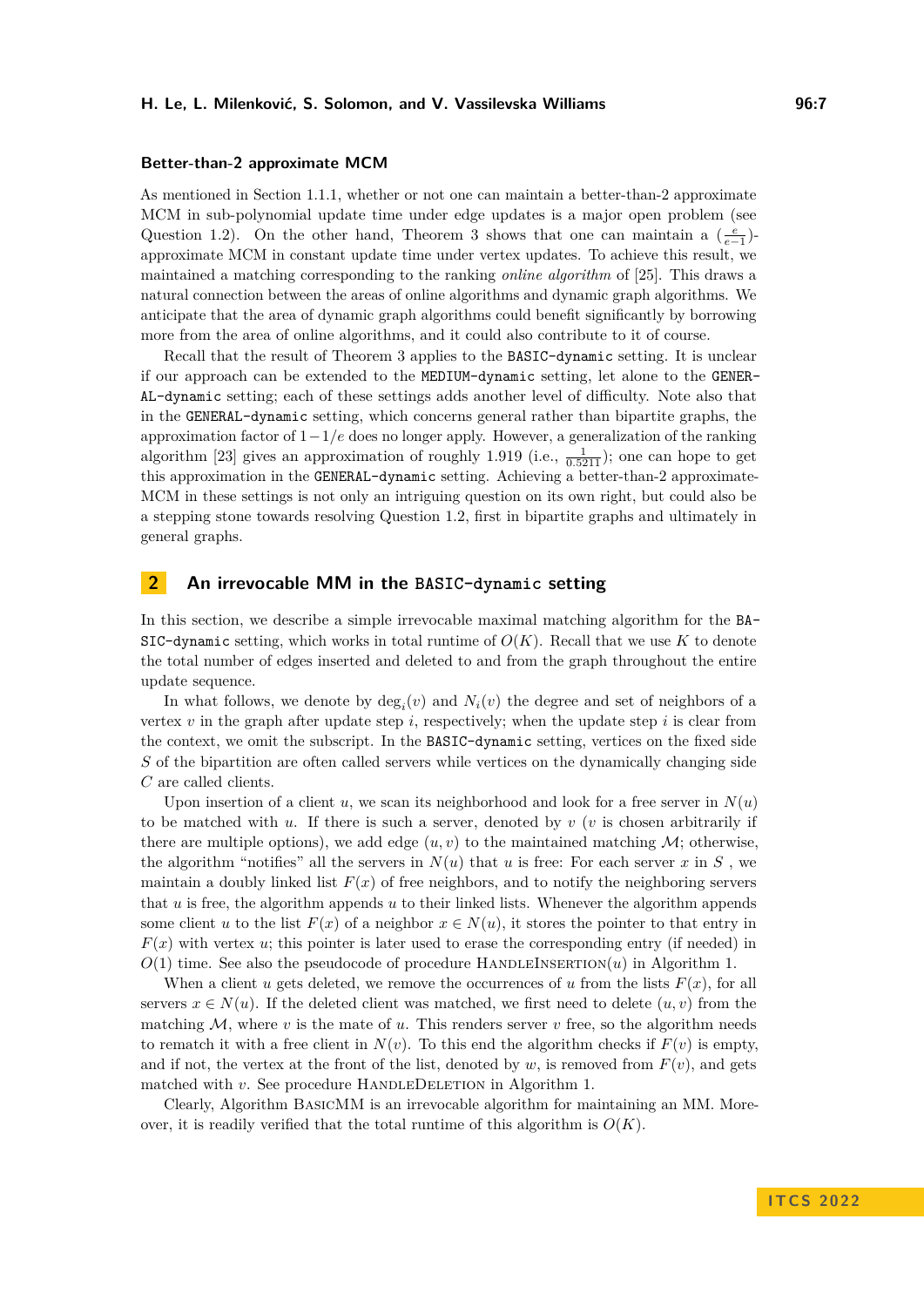### **96:8 Dynamic Matching Algorithms Under Vertex Updates**

```
Algorithm 1 BasicMM.
1: procedure HANDLEDELETION(u)2: if mate(u) \neq \emptyset then \triangleright let v = \text{mate}(u)3: delete (u, v) from \mathcal M4: if F(v) \neq \emptyset then
5: take the first entry w from F(v) and add (v, w) to M
6: NOTIFY(w, matched)
7: else
8: NOTIFY(u, free)
9: procedure HandleInsertion(u)
10: scan the neighbors of u \rho in O(\deg(v)) time
11: if no free neighbor is found then NOTIFY(u, free)
12: else
13: let v be an arbitrary free neighbor of u; add (u, v) to M
14: procedure Notify(u, State) ▷ State ∈ {free, matched}
15: if State = free then
16: for x \in N(u) do
17: append u to F(x) > keep the pointer from u to its entry in F(x)18: else ▷ State = matched
19: for x \in N(u) do
20: remove u from F(x) \triangleright in O(1) time, using the pointer stored with u
```
▶ **Corollary 4.** *For any sequence of updates in the BASIC-dynamic setting, one can maintain* an MM via a deterministic irrevocable algorithm with a total runtime of  $O(K)$ .

### **3 Lower bounds for irrevocable MM in the MEDIUM setting**

In this section we prove a strong lower bound of amortized time  $\Omega(n^{1-\epsilon})$  per edge update for any constant  $\epsilon < 1$ , assuming that the OMv conjecture holds (Conjecture [5\)](#page-7-1). This essentially means that for each vertex update, one cannot do much better than scanning the entire vertex neighborhood. Our lower bound even holds for MEDIUM-decremental setting; in this setting, we require that the decremental algorithm is able to handle any update sequence that consists of vertex deletions applied to any graph *G* and any maximal matching M of *G*.

The Online Boolean Matrix-Vector Multiplication (OMv ) conjecture was introduced by Henzinger et al. [\[21\]](#page-22-16) for proving conditional hardness of various (dynamic) problems. In the OMv problem, we are given an  $n \times n$  Boolean matrix M and a sequence of n Boolean vectors arriving one by one  $v_1, v_2, \ldots, v_n$ . For each vector  $v_t$  where  $t \in [1, n]$ , we need to output the Boolean product  $M \cdot v_t$  before the next vector comes. The OMv conjecture is the following:

<span id="page-7-1"></span>▶ **Conjecture 5** (OMv Conjecture [\[21\]](#page-22-16))**.** *For any constant ϵ >* 0*, there is no algorithm that solves the OMv problem with an error probability of at most*  $1/3$  *and runs in*  $O(n^{3-\epsilon})$  *time.* 

<span id="page-7-2"></span>The same paper [\[21\]](#page-22-16) introduced another problem, called the Online Vector-Matrix-Vector Multiplication (OuMv) problem. In this problem, we are given an  $n \times n$  Boolean matrix M and a sequence of *n* pairs of Boolean vectors arriving one by one  $(u_1, v_1), (u_2, v_2), \ldots, (u_n, v_n)$ . The task is, for each time step  $t \in [1, n]$ , to output the Boolean product  $u_t^{\mathsf{T}} M v_t$ , before the next vector pair arrives. Henzinger et al. [\[21\]](#page-22-16) showed that if the OMv conjecture holds, there is no algorithm for OuMv with total running time  $O(n^{3-\epsilon})$  for any fixed  $\epsilon > 0$  even if one is allowed to preprocess *M* in polynomial time before any vector pair arrives.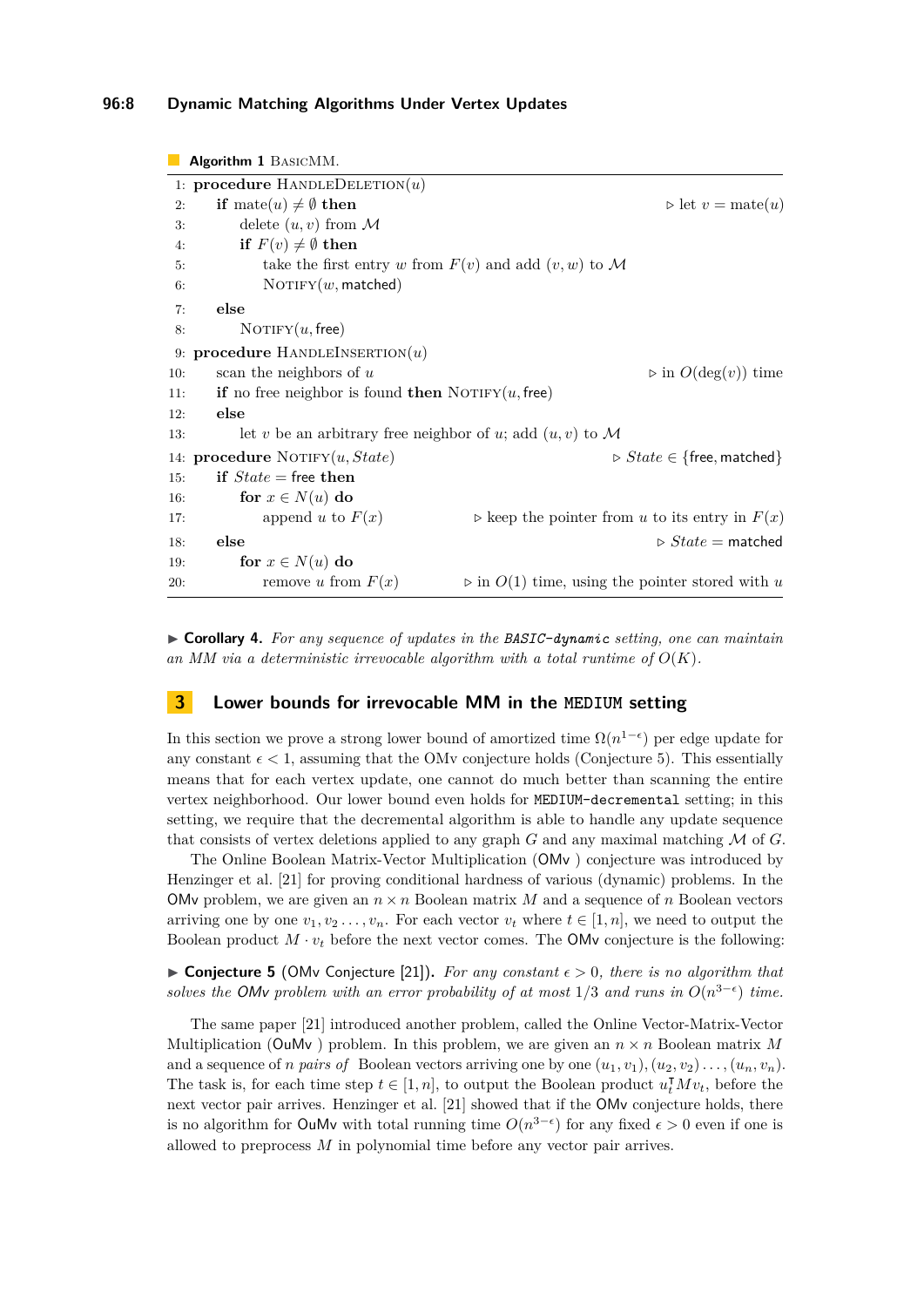▶ **Theorem 6** (Theorem 2.4 [\[21\]](#page-22-16))**.** *For any constant ϵ >* 0*, assuming that the* OMv *conjecture holds, there is no algorithm with a polynomial preprocessing that solves the* OuMv *problem with an error probability of at most*  $1/3$  *and runs in*  $O(n^{3-\epsilon})$  *time.* 

We first present a lower bound for the fully dynamic setting, as the proof is simpler and conveys some intuition for the decremental setting. The lower bound proof for the decremental setting follows the same principle, but we introduce an additional idea. In particular, we introduce the Stop-OuMv problem (Definition [13\)](#page-11-0), which is a variant of of the OuMv problem. We show that the Stop-OuMv and OuMv are equivalent under truly subcubic time reductions. We then prove a lower bound for the decremental setting via a reduction from the Stop-OuMv problem.

### **Hardness from triangle detection**

We also achieved a weaker lower bound, under the Triangle Detection conjecture:

 $\triangleright$  **Conjecture 7.** *There is a constant*  $0 < \delta$ , such that in the Word RAM model with words of  $O(\log n)$  bits, any algorithm requires  $m^{1+\delta-o(1)}$  time in expectation to detect whether an m *edge graph contains a triangle.*

Our lower bound holds for the decremental setting as well; due to space constraints, this lower bound is omitted.

### **3.1 The fully dynamic setting**

Our proof of the lower bound for irrevocable MM in the MEDIUM-dynamic setting is via a reduction from the OuMv problem. In particular, we show that:

<span id="page-8-0"></span>**► Theorem 8.** If for some fixed  $\epsilon > 0$ , there is an algorithm that maintains an irrevocable *maximal matching in the MEDIUM-dynamic setting with error probability at most* 1*/*3 *in O*( $K \cdot n^{1-\epsilon}$ ) *time, then the OuMv problem can be solved in*  $O(n^{3-\epsilon})$  *time with error probability of at most*  $1/3$ *, using*  $O(n^2)$  *preprocessing time.* 

Theorem [8](#page-8-0) and Theorem [8](#page-8-0) imply that, unless the OMv conjecture fails, there is no algorithm with running time  $O(K \cdot n^{1-\epsilon})$  time and error probability at most 1/3 that maintains an irrevocable maximal matching in the MEDIUM-dynamic setting.

Henceforth, we focus on proving Theorem [8.](#page-8-0) We construct the dynamic graph in 2 phases, starting from an empty graph. In the first phase, we are given an  $n \times n$  matrix *M*. We construct a bipartite graph  $G = (V, E)$  by adding vertices in a specific order such that the maximal matching maintained by the algorithm is perfect. The running time of the first phase is  $O(n^2)$ , which we charge to the preprocessing time of the algorithm for solving the OuMv problem. The second phase has *n* time steps, and in each time step *t* when we receive a pair of vectors  $(u_t, v_t)$ , we delete and insert vertices to  $G = (V, E)$  such that the total number of edges incident to the deleted/inserted vertices is  $O(n)$ . We argue that depending on the size of the maximal matching, we can determine whether  $u_t^{\dagger} M v_t$  is 0 or 1. Since the total number of edges inserted/deleted over *n* time steps is  $K = O(n^2)$ , an algorithm of running time  $O(K \cdot n^{1-\epsilon})$  for irrevocable MM implies an algorithm of running time  $O(n^{3-\epsilon})$ for the OuMv problem with preprocessing time  $O(n^2)$ , as claimed.

We now describe each phase in turn.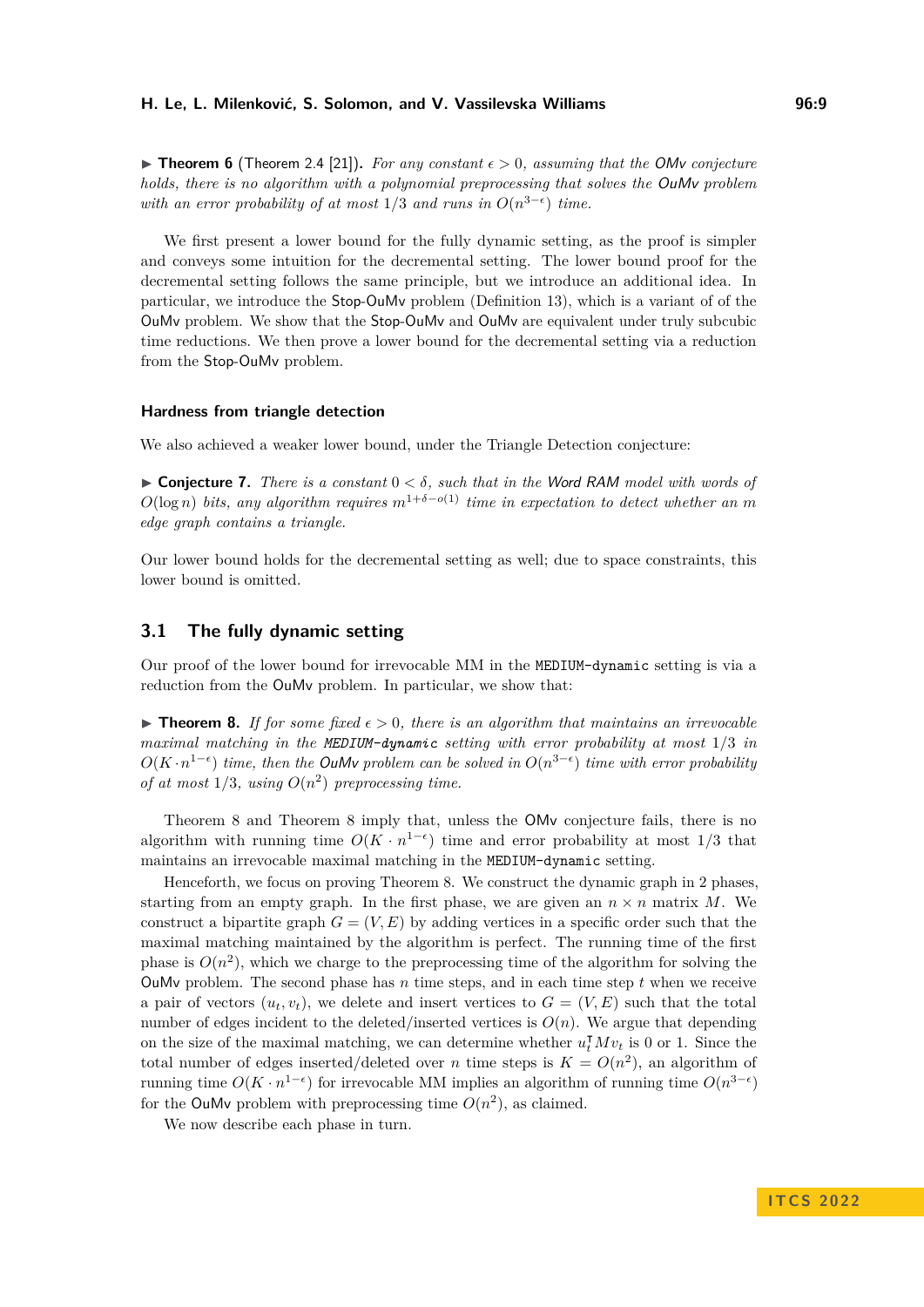### **96:10 Dynamic Matching Algorithms Under Vertex Updates**

### **Phase 1**

In this phase, given an  $n \times n$  matrix  $M$ , we incrementally construct a bipartite graph  $G = (V, E)$  as follows. The vertex set *V* is the union of four vertex sets  $V = V_L^* \cup V_L \cup V_R \cup V_R^*$ , each has *n* vertices. It follows that  $|V| = 4n$ . There is an edge between a vertex pair  $(i_L, j_R) \in V_L \times V_R$  if and only if  $M[i_L, j_R] = 1$ . For each vertex  $i_L \in V_L$ , there is a corresponding vertex  $i_L^* \in V_L^*$  of degree 1 that is connected to  $i_L$ . That is  $(i_L, i_L^*)$  is the only edge incident to  $i_L^*$ . Similarly, for each vertex  $j_R \in V_R$ , there is a corresponding vertex  $j_R^* \in V_R^*$  of degree 1 that is connected to  $j_R$ . Clearly *G* is a bipartite graph. We would like the maximal matching *M* maintained by the algorithm by the end of phase 1 to be  $\{(i_L^*, i_L) : i_L \in V_L\} \cup \{(j_R^*, j_R) : j_R \in V_R\}$ . To realize this assumption, we add vertices to *G* in the following order. First, we add all vertices of  $V_L^*$  and  $V_R^*$  one by one. We then add vertices of  $V_L$  and finally add vertices of  $V_R$ . Observe that, every time a vertex  $i_L \in V_L$ is added, the algorithm will match it to the corresponding vertex  $i_L^* \in V_L^*$ , since it has no other neighbor. Similarly, when vertex  $j_R \in V_R$  is added, the algorithm will match it to the corresponding vertex  $j_R^* \in V_R^*$ , since its neighbors in  $V_L$  are already matched and the algorithm is not allowed to change the matching. We conclude that:

<span id="page-9-1"></span> $\triangleright$  **Observation 9.** *The total number of edges of G after Phase 1 is*  $O(n^2)$ *. Also, the maximal* matching after Phase 1 is  $\{(i_L^*, i_L) : i_L \in V_L\} \cup \{(j_R^*, j_R) : j_R \in V_R\}$ , which has size  $2n$ .

### **Phase 2**

This phase has *n* time steps, and in each time step *t*, a pair of vectors  $(u_t, v_t)$  arrives. First, for each  $j \in [1, n]$  such that  $v_t[j] = 1$ , we *activate* the *j*-th vertex  $j_R \in V_R$  by deleting its neighbor  $j_R^*$  in  $V_R^*$ . Let *y* be the number of 1-entries of  $v_t$ . Then, for each  $i \in [1, n]$ , we activate the *i*-th vertex  $i_L \in V_L$  by deleting its counterpart  $i_L^* \in V_L$  and query the size of the maximal matching. We call vertices in  $V_L \cup V_R$  whose neighbors are deleted *active vertices*. We show in the following lemma that by querying the size of the maximal matching, we can determine the value of  $u_t^{\mathsf{T}} M v_t$ . Let  $x_i$  be the number of 1-entries of  $u_t$  whose indices are in [1, *i*]. Let  $\mathcal{M}_i$  be the maximal matching following the deletion of  $i_L^*$ .

<span id="page-9-0"></span>▶ **Lemma 10.**  $u_t^{\text{T}} M v_t = 1$  *if and only if there exists*  $i \in [n]$  *such that*  $|\mathcal{M}_i| = 2n - y - x_i + 1$ *and for every*  $1 \leq i' < i$ ,  $|\mathcal{M}_{i'}| = 2n - y - x_{i'}$ .

**Proof.** Observe that when the algorithm deletes  $i_L^*$ , there are  $y + x_i$  vertices that have been deleted from  $V_L^* \cup V_R^*$  in total. Thus,  $|\mathcal{M}_i| \geq 2n - y - x_i$ . The algorithm may add a new matching edge between a vertex in  $V_L$  and a vertex in  $V_R$  after deleting vertices from  $V_L^* \cup V_R^*$ . We argue that the number of such edges is at most 1, and that this happens only when  $u_t^{\mathsf{T}} M v_t = 1$ . Recall that  $u_t^{\mathsf{T}} M v_t = 1$  is either 0 or 1. Furthermore,  $u_t^{\mathsf{T}} M v_t = 1$  if and only if there exists a unique pair of indices  $(i, j) \in [n] \times [n]$  such that  $u_t[i] = M[i, j] = v_t[j] = 1$ . It follows that, before  $i_L$  is activated, there is no edge from active vertices in  $V_L$  to active vertices in  $V_R$ . Thus,  $|\mathcal{M}_{i'}| = 2n - y - x_{i'}$  for every  $1 \leq i' < i$ . When  $i_L^*$  is deleted,  $i_L$  is free and hence, will be matched to  $j_R$ . Thus,  $|\mathcal{M}_i| = 2n - y - x_i + 1$ .

Lemma [10](#page-9-0) implies that we are able to decide whether  $u_t^{\mathsf{T}} M v_t = 1$  by querying the size of the maximal matching, and find the first index  $i \in [n]$  such that  $|\mathcal{M}_i| = 2n - y - x_i + 1$  (we stop the phase at that *i*). If we cannot find such an index *i*, then  $u_t^{\mathsf{T}} M v_t = 0$ .

Next, we need to "undo" the changes of the maximal matching to prepare for the arrival of the next vector pair  $(u_{t+1}, v_{t+1})$ . If  $u_t^{\mathsf{T}} M v_t = 0$ , all we need to do is to insert the deleted vertices of  $V_L^* \cup V_R^*$  back into the graph, and the algorithm will match all of them with their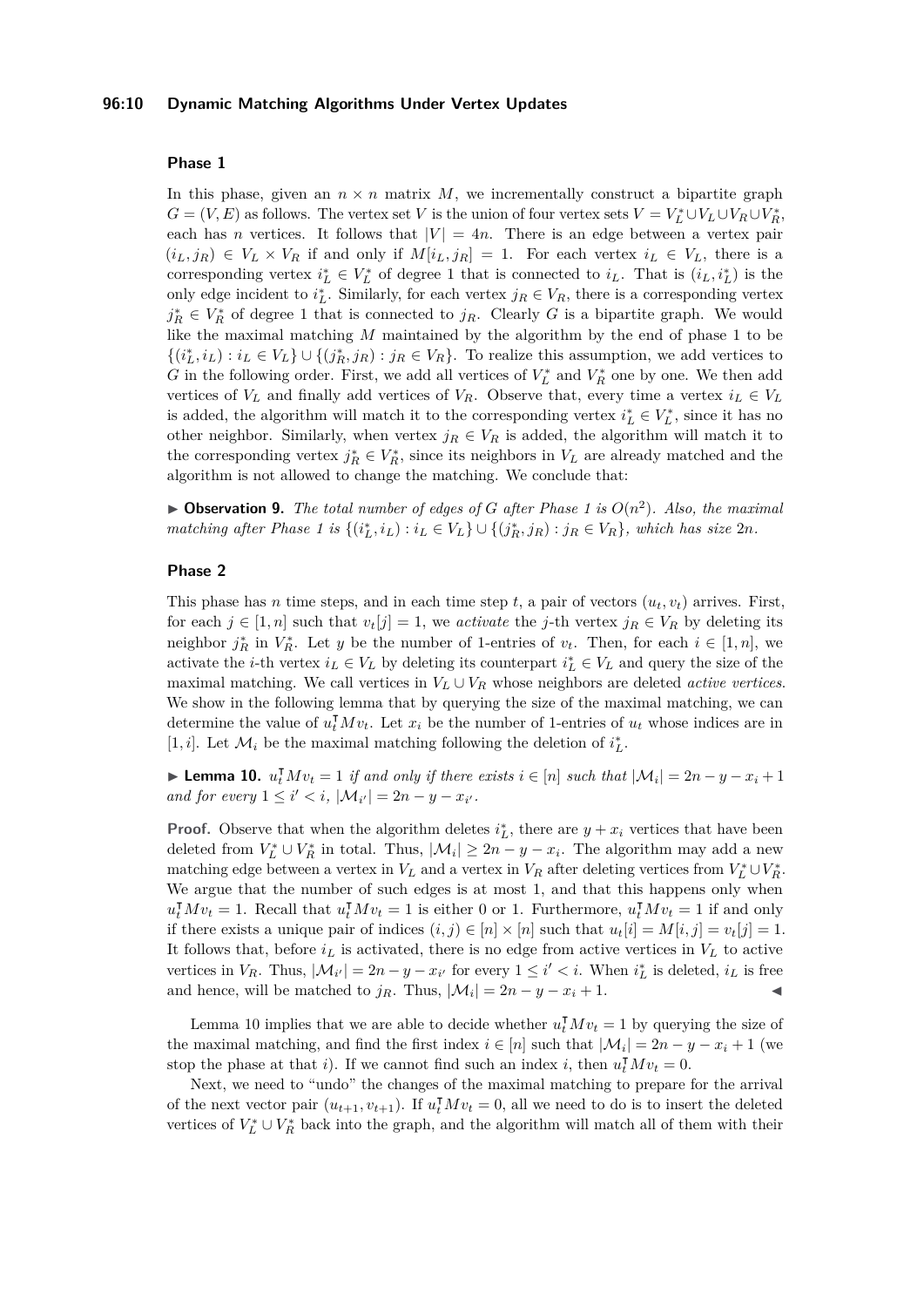counterparts in  $V_L \cup V_R$ . If  $u_t^{\dagger} M v_t = 1$ , let *i* be the first index such that  $|\mathcal{M}_i| = 2n - y - x_i + 1$ . We delete  $i_L$  from  $V_L$ , then insert the deleted vertices of  $V_L^* \cup V_R^*$  back, and finally insert  $i_L$ back into the graph. Note that  $i_L$  will not be matched to any  $j_R \in V_R$  since each  $j_R$  was matched to its counterpart in  $j_R^*$ , which was inserted before  $i_L$ . Thus,  $i_L$  will be matched to  $i^*_{L}$  and the algorithm can proceed to the next time step.

<span id="page-10-0"></span>▶ **Observation 11.** At each time step  $t \in [n]$ , the number of edges deleted and inserted is *O*(*n*)*.*

**Proof.** Since the algorithm deletes at most *n* vertices of degree 1 (in  $V_L^* \cup V_R^*$ ) and at most one vertex in *VL*, the number of deleted edges is at most 2*n*. The number of inserted edges is exactly the number of of deleted edges. Thus, the observation follows.

**Proof of Theorem [8.](#page-8-0)** By Observation [9,](#page-9-1) the running time in Phase 1 is  $O(n^2)$ , which we charge to the preprocessing time of *M*. Phase 2 has *n* time steps, and by Lemma [10,](#page-9-0) we can correctly decide whether  $u_t^{\mathsf{T}} M v_t = 1$  for each time step *t* by querying the size of the maximal matching. By Observation [11,](#page-10-0) the total number of edges over the entire update sequence is  $K = O(n^2)$ , including the edges updated in Phase 1. It follows that if the running time to maintain an irrevocable MM is  $O(Kn^{1-\epsilon}) = O(n^{3-\epsilon})$ , then the total running time to solve OuMv is  $O(n^{3-\epsilon})$  $\bullet$ 

### **3.2 The decremental setting**

Our goal is to show that, such an algorithm with running time  $O(K \cdot n^{1-\epsilon})$  where K is the total number of edges deleted implies that the **OuMv** problem can be solved in  $O(n^{3-\epsilon})$  time.

<span id="page-10-1"></span>**► Theorem 12.** If for some  $\epsilon > 0$ , there is an algorithm that maintains an irrevocable *maximal matching for any graph G and its maximal matching in the MEDIUM-decremental setting with error probability at most*  $1/3$  *in*  $O(K \cdot n^{1-\epsilon})$  *time, where K is the overall number of edges being deleted from the graph throughout the entire sequence of updates, then the* OMv *conjecture is false.*

Recall that in the lower bound proof in the fully dynamic setting (Theorem [8\)](#page-8-0), in each time step  $t \in [n]$  in Phase 2, we use vertex insertions to restore the matching before the next pair of vectors  $(u_{t+1}, v_{t+1})$  arrives. In particular, we need to insert back vertices of  $V_L^* \cup V_R^*$ and a vertex  $i_L \in V_L$ .

We would like to use auxiliary vertices to simulate all re-insertions of nodes  $i<sub>L</sub><sup>*</sup>$  by deletions. Here is an idea. In our fully dynamic reduction, we removed vertices  $i<sub>L</sub><sup>*</sup>$  to free up their matches  $i_L$  in the matching. At the end of the phase, we want to re-insert  $i_L^*$  so it can be matched to  $i_L$  again. The idea is that instead of a single  $i_L^*$ , we will have a copy  $i_{j,L}^*$  for each  $j = 1, \ldots, n$ , one for each phase. At the beginning of the *t*-th phase,  $i_L$  is matched to some  $i_{t,L}^*$ ; in particular, the initial matching contains  $(i_L, i_{1,L}^*)$ . During the phase  $i_{t,L}^*$  is deleted to make  $i_L$  available, and at the end of the phase we want  $i_L$  to get matched to  $i_{t+1,L}^*$ , while  $i_{t,L}^*$  stays deleted (rather than being re-inserted). Since we have at most *n* phases, we would only need  $n^2$  total nodes  $i^*_{j,L}$ . To make  $i^*_{t+1,L}$  available to be matched, in the initial graph, for every  $j > 1$ , each  $i_{j,L}^*$  has a single node  $i_{j,L}^{**}$  connected only to it, and the edge  $(i_{j,L}^*, i_{j,L}^{**})$ is in the initial matching for all  $j > 1$ . Then to make  $i_{j,L}^*$  available, it suffices to delete  $i_{j,L}^{**}$ .

Doing this, we simulate all re-insertions except those of *i<sup>L</sup>* by deletions at the cost of having  $O(n^2)$  vertices; the number of edges stays  $O(n^2)$ . However, it seems difficult to simulate the re-insertion of  $i<sub>L</sub>$ . To handle this, we use a different idea.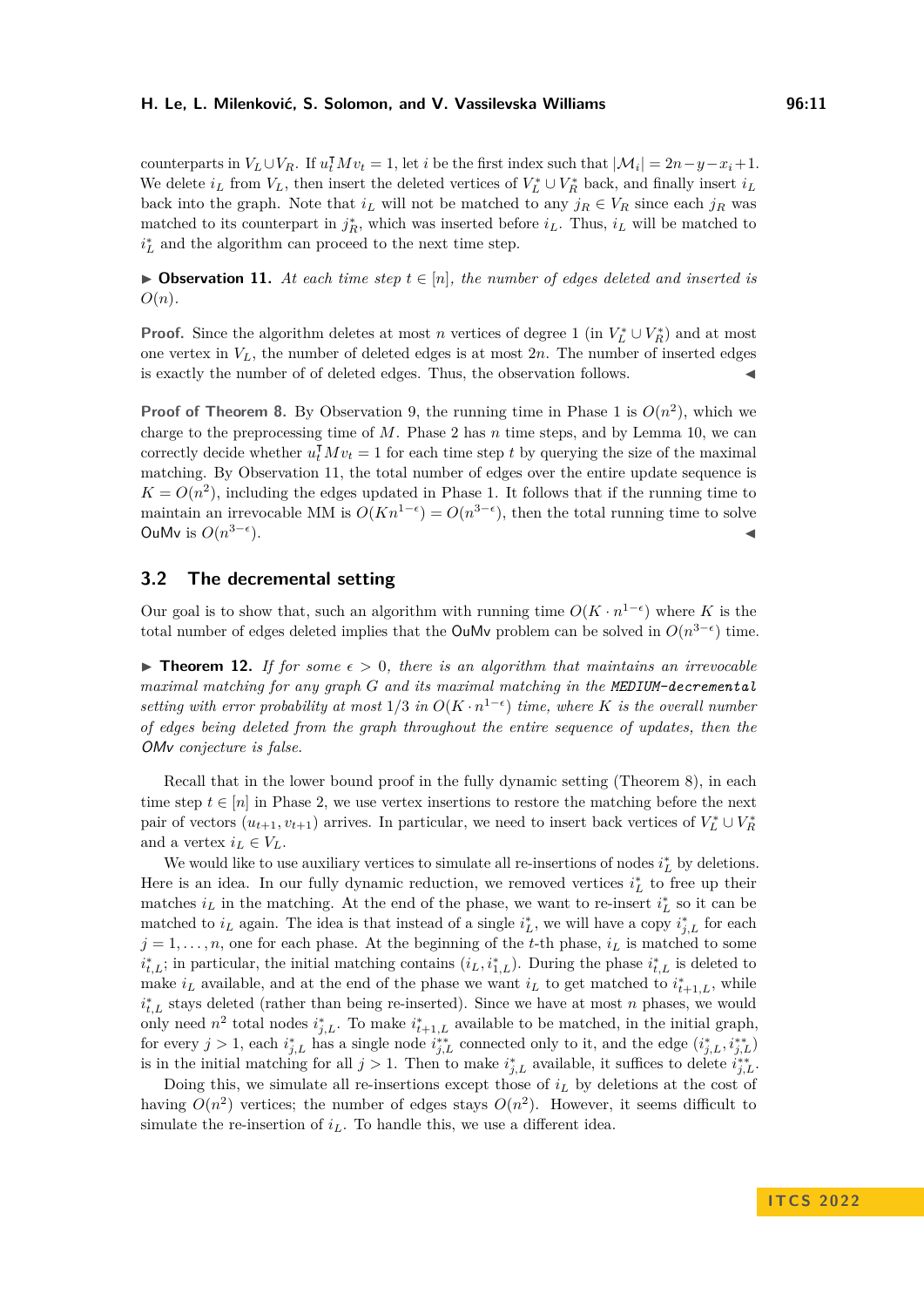### **96:12 Dynamic Matching Algorithms Under Vertex Updates**

Here, we instead exploit the fact that in the fully dynamic construction the cases when  $u_t M v_t = 0$  were easy to handle, and that the difficulties came when we found that  $u_t M v_t = 1$ .

We introduce a variant of the OuMv problem, which we call the Stop-OuMv problem, where we can stop the online update sequence of pairs of vectors whenever we encounter the first time step *t* such that  $u_t^{\mathsf{T}} M v_t = 1$ . Namely, the goal of the Stop-OuMv problem is to detect the first time step  $\ell \in [n]$  where  $u_{\ell}^{\mathsf{T}} M v_{\ell} = 1$ . While Stop-OuMv seems easier than OuMv , we will show that the two problems are equivalent under truly subcubic reductions. Thus, it suffices to reduce Stop-OuMv to our decremental MM problem.

We proceed similarly to our fully dynamic reduction. The key idea is that whenever we detect that  $u_t^{\intercal} M v_t = 1$ , we do not need to worry about the matching at future time steps. As a result, there is no need to insert  $i_L$  back and hence, we can avoid vertex insertion entirely. The remaining technical challenge is to show that an  $O(n^{3-\epsilon})$ -time algorithm for the Stop-OuMv problem falsifies the OMv conjecture. (The reduction from Stop-OuMv to OuMv is trivial.)

We start by giving the formal definition of the Stop-OuMv problem.

<span id="page-11-0"></span>▶ **Definition 13** (Stop-OuMv Problem)**.** *We are given an n* × *n Boolean matrix M and a sequence of n* pairs of *Boolean vectors arriving one by one*  $(u_1, v_1), (u_2, v_2), \ldots, (u_n, v_n)$ *. At each time step*  $t \in [1, n]$ *, we compute the Boolean product*  $u_t^{\mathsf{T}} M v_t$ *, and if*  $u_t^{\mathsf{T}} M v_t = 0$ *, we proceed to the next vector pair; otherwise, we stop and return that*  $u_t^{\mathsf{T}} M v_t = 1$ .

Later in the section we prove the following theorem, giving an equivalence between OMv and Stop-OuMv .

<span id="page-11-1"></span>**► Theorem 14.** For any constant  $\epsilon > 0$ , assuming that the OMv conjecture holds, there is *no algorithm with polynomial preprocessing that solves the* Stop-OuMv *problem with an error* probability of at most  $1/3$  and runs in  $O(n^{3-\epsilon})$  time.

We are now ready to prove Theorem [12,](#page-10-1) assuming Theorem [14.](#page-11-1)

**Proof of Theorem [12.](#page-10-1)** We will show that a decremental algorithm as stated in Theorem [12](#page-10-1) implies an algorithm with running time  $O(n^{3-\epsilon})$  for the Stop-OuMv problem, thereby falsifying the OMv conjecture by Theorem [14.](#page-11-1)

Given a matrix *M* of the Stop-OuMv problem, we first construct a graph  $G = (V, E)$  and its maximal matching M. Specifically, *V* is the union of six vertex sets  $V = V_L^{**} \cup V_L^* \cup V_L \cup$  $V_R \cup V_R^* \cup V_R^{**}$ .  $V_L$  and  $V_R$  have *n* vertices each, and there is an edge between a vertex pair  $(i_L, j_R) \in V_L \times V_R$  if and only if  $M[i_L, j_R] = 1$ . For each vertex  $i_L \in V_L$ , we add *n* vertices  $\{i_{1,L}^*,\ldots,i_{n,L}^*\}$  to  $V_L^*$ ; each vertex in this set is connected to  $i_L$  by an edge. We apply the same construction to each vertex  $j_R \in V_R$ ; the new neighbors of  $j_R$  are added to  $V_R^*$ . Finally, for each vertex  $i_{t,L}^* \in V_L^*$  for  $t > 1$ , we add a vertex  $i_{t,L}^{**}$  in  $V_L^{**}$  and connect  $i_{t,L}^{**}$  to  $i_{t,L}^*$  by an edge. We apply the same construction to each vertex in  $V_R^*$ , but new vertices are are added to  $V_R^{**}$ . This completes the construction of *G*. See Figure [1](#page-12-0) for an illustration.

The maximal matching M we choose is  $\{(i_{1,L}^*, i_L) : i_L \in V_L\} \cup \{(j_{1,R}^*, j_R) : j_R \in V_R\}$  plus all the edges incident to  $V_L^{**} \cup V_R^{**}$ , except for those who are matched to vertices in  $V_L \cup V_R$ . This can be accomplished by first inserting the edges of  $M$ , and then the rest of the edges.

Note by the construction that vertices in  $V_L^{**} \cup V_R^{**}$  have degree 1 in *G* and those in  $V_L^* \cup V_R^*$  have degree 2.

<span id="page-11-2"></span> $\blacktriangleright$  **Observation 15.** Let m be the number of 1-entries of the matrix M. Then  $|\mathcal{M}| = 2n^2$ , and *G* has  $m + 4n^2 - 2n$  edges and  $4n^2$  vertices.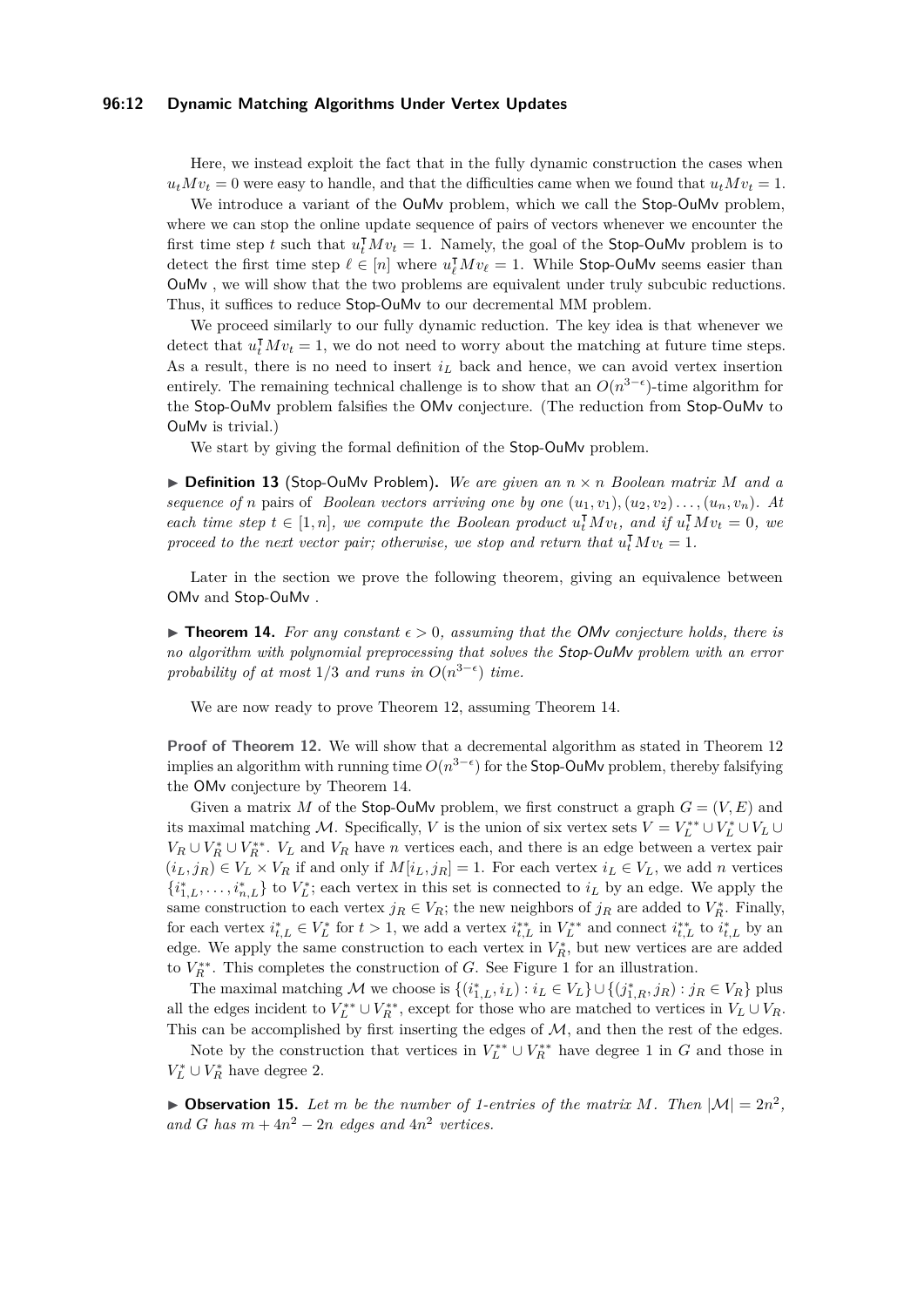<span id="page-12-0"></span>

**Figure 1** Here we see an example construction of the reduction graph obtained from the  $3 \times 3$ matrix  $M$ . The edges in the initial matching  $M$  are shown in bold.

Since  $m = O(n^2)$ , by Observation [15,](#page-11-2) *G* and *M* can be constructed in  $O(n^2)$  time; we charge this running time to the preprocessing time of the Stop-OuMv problem.

Next, for each time step  $t \in [n]$ , the pair of vectors  $(u_t, v_t)$  arrives. We will inductively maintain the following invariant:

**Matching Invariant:** At the beginning of time step *t*, for every vertex  $i_L \in V_L$  $(j_R \in V_L)$ , there is an edge  $(i_L, i_{t,L}^*)$  (resp.  $(j_R, j_{t,R}^*)$ ) in the maximal matching.

Clearly, the Matching Invariant holds when  $t = 1$  by the construction of M. For each *j* ∈ [*n*] such that  $v_t[j] = 1$ , we *activate* the *j*-th vertex  $j_R ∈ V_R$  by deleting its neighbor  $j_{t,R}^* \in V_R^*$ . We apply the same operation for each  $i \in [n]$  such that  $u_t[i] = 1$ . We call vertices in  $V_L \cup V_R$  whose neighbors are deleted *active vertices*. Let  $z_t$  be the total number of 1-entries of  $u_t$  and  $v_t$ . We call the first time step  $\ell$  where  $u_{\ell}^{\mathsf{T}} M v_{\ell} = 1$  the *critical time step*. Observe that in each time step  $t \leq \ell$ , we delete exactly  $z_t$  edges from the initial maximal matching  $M$ . Furthermore, the algorithm will add exactly one edge to  $M$  at the critical time step  $\ell$  and the matching edge is  $(i_L, j_R)$  where  $(i_L, j_R)$  is the (unique) pair such that  $u_t[i_L] = M[i_L, j_R] = v_t[j_R] = 1$ . Thus, we have:

<span id="page-12-1"></span>▶ Observation 16. Let  $\mathcal{M}_t$  be the matching  $\mathcal{M}$  after time step *t*. Then  $|\mathcal{M}_t| = 2n^2 - \sum_{k=1}^t z_k$ *for any*  $t < \ell$  *and*  $|\mathcal{M}_t| = 2n^2 - \sum_{k=1}^t z_t + 1$  *when*  $t = \ell$ *.* 

From Observation [16,](#page-12-1) our idea to detect the critical time step is to maintain  $Z_t = \sum_{k=1}^t z_k$ after each time step. At time step *t*, after activating vertices in  $V_L \cup V_R$  as described above, we query the size of the maximal matching  $\mathcal{M}_t$  and check it against  $2n^2 - Z_t$ . If  $|\mathcal{M}_t| = 2n^2 - Z_t$ , then  $u_t^{\mathsf{T}} M v_t = 0$ . Otherwise,  $|\mathcal{M}_t| = 2n^2 - Z_t + 1$ , and it follows that  $t = \ell$ . The algorithm deletes every vertex of *G* afterward.

To prepare for the arrival of the vector pair in the next time step  $t + 1$ , we need to maintain the Matching Invariant. We do so by *deactivating* the active vertices in  $V_L \cup V_R$ . Note that we only need to deactivate vertices when  $t < \ell$ , and in this case, there is no edge between two active vertices since  $u_t^{\mathsf{T}} M v_t = 0$ . Specifically, we deactivate an active vertex  $i_L \in V_L$  by deleting vertex  $i_{t+1,L}^*$  in  $V_L^{**}$ . This deletion leaves  $i_{t+1,L}^*$  free, and the algorithm will match  $i_L$  to  $i_{t+1,L}^*$ . We deactivate an active vertex  $j_R \in V_R$  in the same way. Thus, Matching Invariant is maintained.

We now bound the total running time of solving the Stop-OuMy problem. Clearly  $K = O(n^2)$  by Observation [15.](#page-11-2) Maintaining  $\{Z_t\}_{t=1}^n$  takes  $O(n^2)$  time. Thus, the runtime of the algorithm, by the assumption of Theorem [12,](#page-10-1) is  $O(Kn^{1-\epsilon}) + O(n^2) = O(n^{3-\epsilon})$ .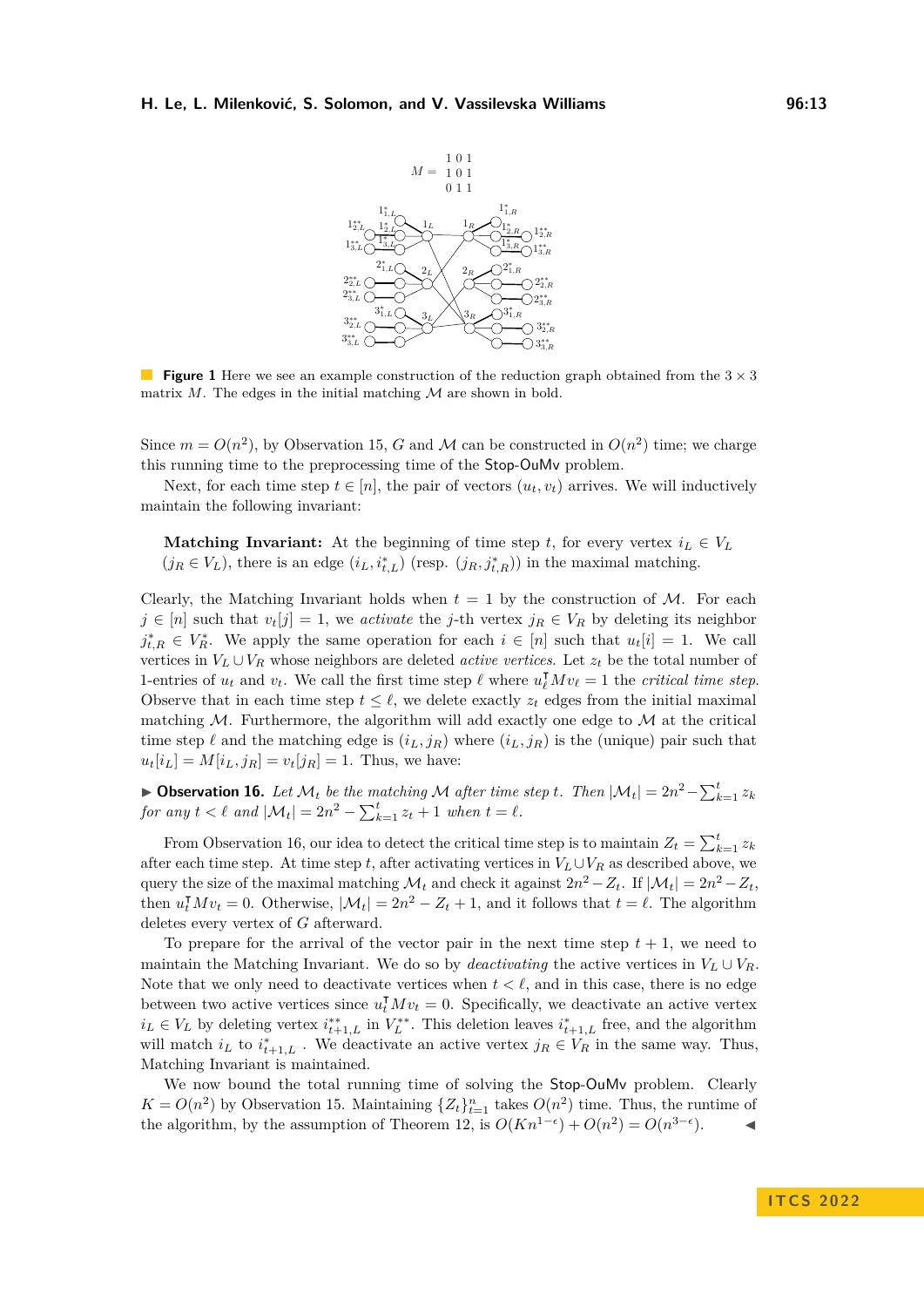### **96:14 Dynamic Matching Algorithms Under Vertex Updates**

Finally, we close this section by proving Theorem [14](#page-11-1) by a reduction from OuMv problem.

#### **Reducing OuMv to Stop-OuMv: Proof of Theorem [14.](#page-11-1)**

Suppose that we have an algorithm for solving the Stop-OuMv problem with a polynomial preprocessing time  $p(n)$  and total computation time  $O(n^{3-\epsilon})$  for some fixed  $\epsilon > 0$ , we will show that the OuMv can be solved in  $O(n^{3-2\epsilon/3})$  time by using  $O(n^{5/3}p(n^{2/3}))$  preprocessing time; the error probability of both algorithms is 1*/*3. Thus, Theorem [14](#page-11-1) follows from Theorem [6.](#page-7-2)

Given an instance of the OuMv problem with an  $n \times n$  matrix M, we partition M into  $n^{2(1-a)}$  blocks of size  $n^a \times n^a$  for  $a = 2/3$ . Then we construct an instance of Stop-OuMv for each block of *M*.

Next, for each time step  $t \in [n]$  where a pair of vectors  $(u_t, v_t)$  arrives, we split  $u_t$  and  $v_t$ into blocks of length  $n^a$ . For each pair  $(x, y) \in [n^{1-a}] \times [n^{1-a}]$ , we give the *x*-th block of  $u_t$ , denoted by  $u_t(x)$ , and y-th block of  $v_t$ , denoted by  $v_t(y)$ , to the Stop-OuMv data structure for the  $(x, y)$ -block of M, denoted by  $M(x, y)$ . If the Stop-OuMv data structure for  $M(x, y)$ outputs 0, we continue for the next pair. Otherwise, we return that  $u_t^{\mathsf{T}} M v_t = 1$  and initiate a new Stop-OuMv data structure for block  $M(x, y)$ . Furthermore, whenever the current Stop-OuMv data structure for  $M(x, y)$  "overflows", that is, we has given exactly  $n^a$  vector pairs to the data structure, we initiate a new Stop-OuMv data structure for  $M(x, y)$ .

We first bound the preprocessing time. Observe that for each block  $M(x, y)$ , the total number of Stop-OuMv data structures needed is at most *n*. Thus, we can initialize exactly *n* Stop-OuMv data structures for each block  $M(x, y)$  before any vector pair arrives. The total time is  $O(n^{1+2(1-a)}p(n^a)) = O(n^{5/3})p(n^{2/3})$ , which we will charge to the preprocessing time of OuMv algorithm. We note that the number of Stop-OuMv data structures actually used by the algorithm for each block  $M(x, y)$  could be much smaller than *n*, and hence, many copies of the Stop-OuMv data structures for *M*(*x, y*) might go unused.

We now bound the online running time. Since the number of vector pairs given to the Stop-OuMv data structures for each block  $M(x, y)$  is *n* over the entire sequence, we need at most  $n^{1-a}$  Stop-OuMv data structures for  $M(x, y)$  to handle overflows. Furthermore, we need at most *n* additional **Stop-OuMv** data structures over all pairs  $(x, y)$  due to that *u* ⊺  $\tau_t^{\intercal}(x)M(x,y)v_t(y) = 1$ . Thus, the total running time of all Stop-OuMv data structures is:

$$
(n^{(1-a)} \cdot n^{2(1-a)} + n) \cdot O(n^{a(3-\epsilon)}) = 2n \cdot O(n^{(2/3)(3-\epsilon)}) = O(n^{3-2\epsilon/3}),
$$

as claimed.

### **4 A 1-revocable MM in the GENERAL-dynamic setting**

In this section, we present an MM algorithm for the GENERAL-dynamic setting that works in total time  $O(K)$ .

We start presenting the algorithms by introducing some notation that shall be used throughout this section. For each vertex *v* we maintain an estimated degree  $\deg'(v) = \deg'_i(v)$ : We set deg'(*v*) to deg(*v*) =  $|N(v)|$  once *v* is inserted to the graph (line [8](#page-14-0) in Algorithm [2\)](#page-15-0), and from that point onwards we update *v*'s estimated degree whenever it differs from its degree by a factor of 2 (line [15](#page-14-0) in Algorithm [2\)](#page-15-0).

We partition the (dynamic) vertex set  $V = V_i$  into  $R = R_i$ ,  $S = S_i$ , and  $O = O_i$ : The sets of *risky*, *safe*, and *outlier* vertices, respectively. A matched vertex *u* is designated as risky only if deg'(u) > 2 · deg'(v), where  $v = \text{mate}(u)$ ; otherwise it is designated as safe. Thus, at most one endpoint (the one of higher estimated degree) of any matched edge may be risky. A free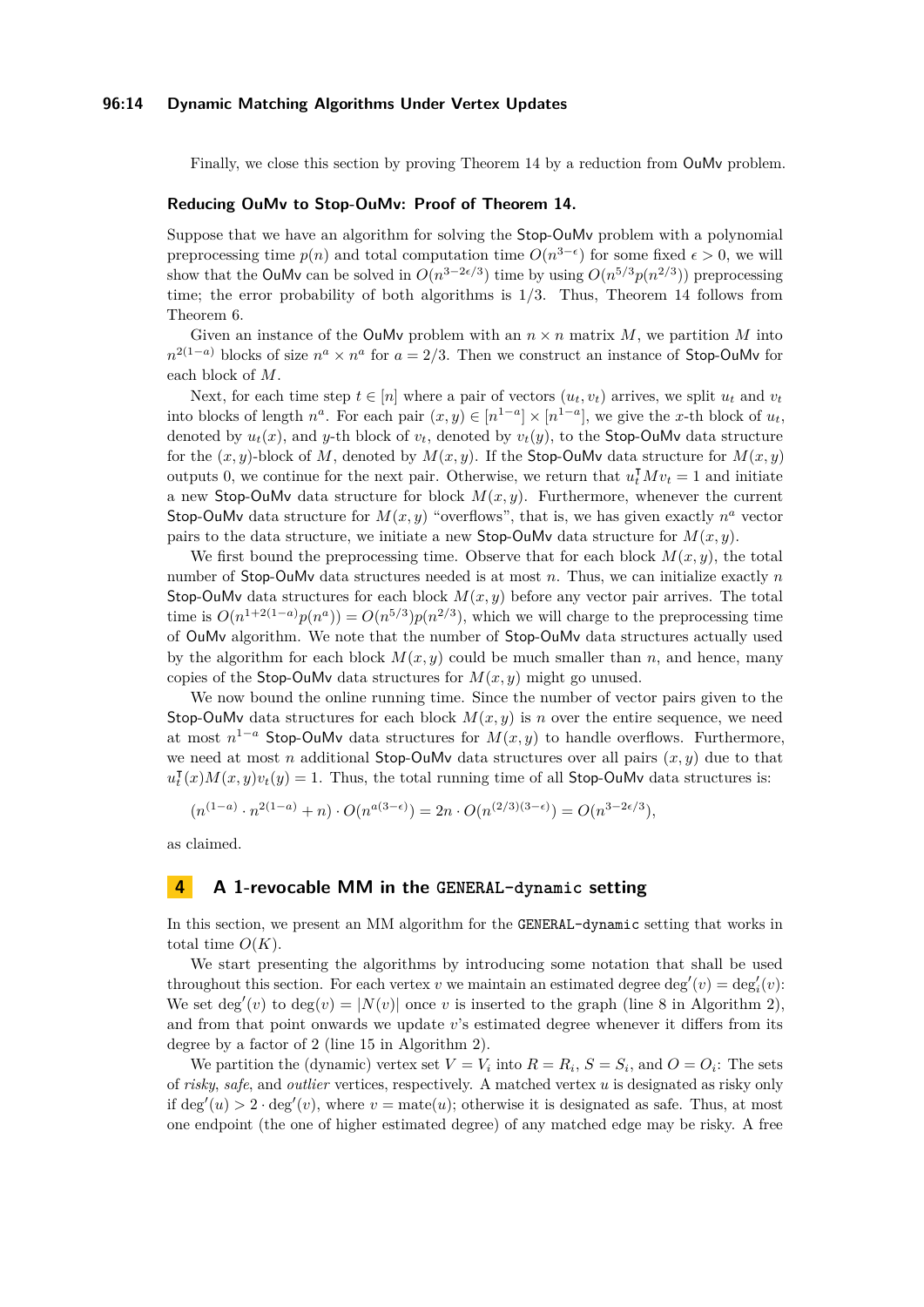vertex can be either risky or an outlier. Upon any change in the estimated degree of a risky matched vertex, the algorithm designates that vertex as safe (even if  $\deg'(u) > 2 \cdot \deg'(v)$ , where  $v = \text{mate}(u)$ ).

For a vertex *u*, the sets of its neighbors, risky neighbors, safe neighbors, and outlier neighbors are denoted by  $N(u)$ ,  $R(u)$ ,  $S(u)$ , and  $O(u)$ , respectively. We further partition  $R(u)$  into  $R_<(u)$  and  $R_>(u)$ , which contain the risky neighbors of *u* with estimated degree  $\leq$  deg'(u) and  $>$  deg'(u), respectively. The algorithm maintains the following invariant.

<span id="page-14-3"></span>▶ Invariant 1. *For each vertex v, we maintain a partition of*  $N(u)$  *into*  $S(u)$ *,*  $R_<(u)$ *,*  $R_>(u)$ *, and*  $O(u)$ *. All vertices in*  $S(u)$  *are matched and all free neighbors of u are in*  $R_<(u) \cup R_>(u) \cup$  $O(u)$ . (The set  $O(u)$  is the set of outlier neighbors of *u*; all vertices in  $O(u)$  are free.)

The main intuition behind partitioning the neighborhood of each vertex into risky, safe, and outlier vertices is that for any safe vertex we have "credits" for scanning its entire neighborhood. This informally means that we do not need to maintain invariants for safe vertices, and the goal of the invariants is to provide a way to handle the risky vertices without scanning their neighborhoods.

The following invariant will allow us to argue that the matching maintained by update algorithm GENERAL-DYNAMICMM is in fact maximal.

<span id="page-14-1"></span>▶ **Invariant 2.** *For each risky vertex, all its free neighbors (if any) belong to*  $R_≤(u) ∪ O(u)$ *.* 

### <span id="page-14-0"></span>**4.1 The update algorithm**

Whenever there is an update, some vertices may switch their states from risky to safe and vice versa; our algorithm will check and perform these state updates. (See also procedure  $H$ ANDLEUPDATE $(u)$  in Algorithm [2.](#page-15-0)) To keep the presentation of our ideas clean, we ignore the details of these state changes.

Suppose first that *u* is safe. In this case we scan its entire neighborhood. If *u* has a free neighbor, we match *u* to its free neighbor of highest estimated degree, denoted *w*. If  $w \in O(u)$ , we move *w* from  $O(u)$  to the subset among  $R_<(u)$ ,  $R_>(u)$ ,  $S(u)$  to which it should belong, and then update the data structures of *w*'s neighbors accordingly. (E.g., if  $deg'(w) \leq 2 \cdot deg'(u)$ , *w* becomes safe and moves to  $S(u)$ .) Similarly, we designate *u* as either risky or safe as appropriate, and update the data structures of *u*'s neighbors accordingly. In the case that *u* does not have any free neighbor, we leave *u* free, and designate *u* as an outlier by moving it from  $S(w)$  to  $O(w)$  for each neighbor *w* of *u*. (Note that we only need to designate *u* as an outlier for its risky neighbors *w* such that  $u \notin R_{\leq}(w)$ , so as to maintain Invariant [2,](#page-14-1) but we might as well designate *u* as an outlier with respect to all its neighbors.)

If *u* is risky and  $R_{\leq}(u) \cup O(u) = \emptyset$ , we leave *u* free. In what follows we assume that *u* is risky and  $R<(u) \cup O(u) \neq \emptyset$ . If  $O(u) \neq \emptyset$ , we match *u* with an arbitrary (free) vertex  $w \in O(u)$ , move  $w$  from  $O(u)$  to the subset among  $R_{\leq}(u), R_{>}(u), S(u)$  to which it should belong. Otherwise we match *u* with an arbitrary vertex  $w \in R_<(u)$ . Finally, if *w* was previously matched to  $w'$ , we remove edge  $(w, w')$  from the matching, and handle  $w'$ recursively. Since *w* was a risky vertex, it implies that *w'* was previously designated as safe; thus we handle *w* ′ recursively *as a safe vertex*.

If the estimated degree of some vertex *x* changes in the current vertex update (line [15](#page-14-0) in Algorithm [2\)](#page-15-0), we designate is as safe and update the matching and invariants using the same procedure,  $H$ ANDLEUPDATE $(x)$ .

This completes the description of the algorithm. We are ready to prove Theorem [2.](#page-4-1) We argue correctness of the algorithm in Lemma [17](#page-14-2) and analyze its running time in Lemma [18.](#page-16-0)

<span id="page-14-2"></span>We proceed to argue correctness of the algorithm.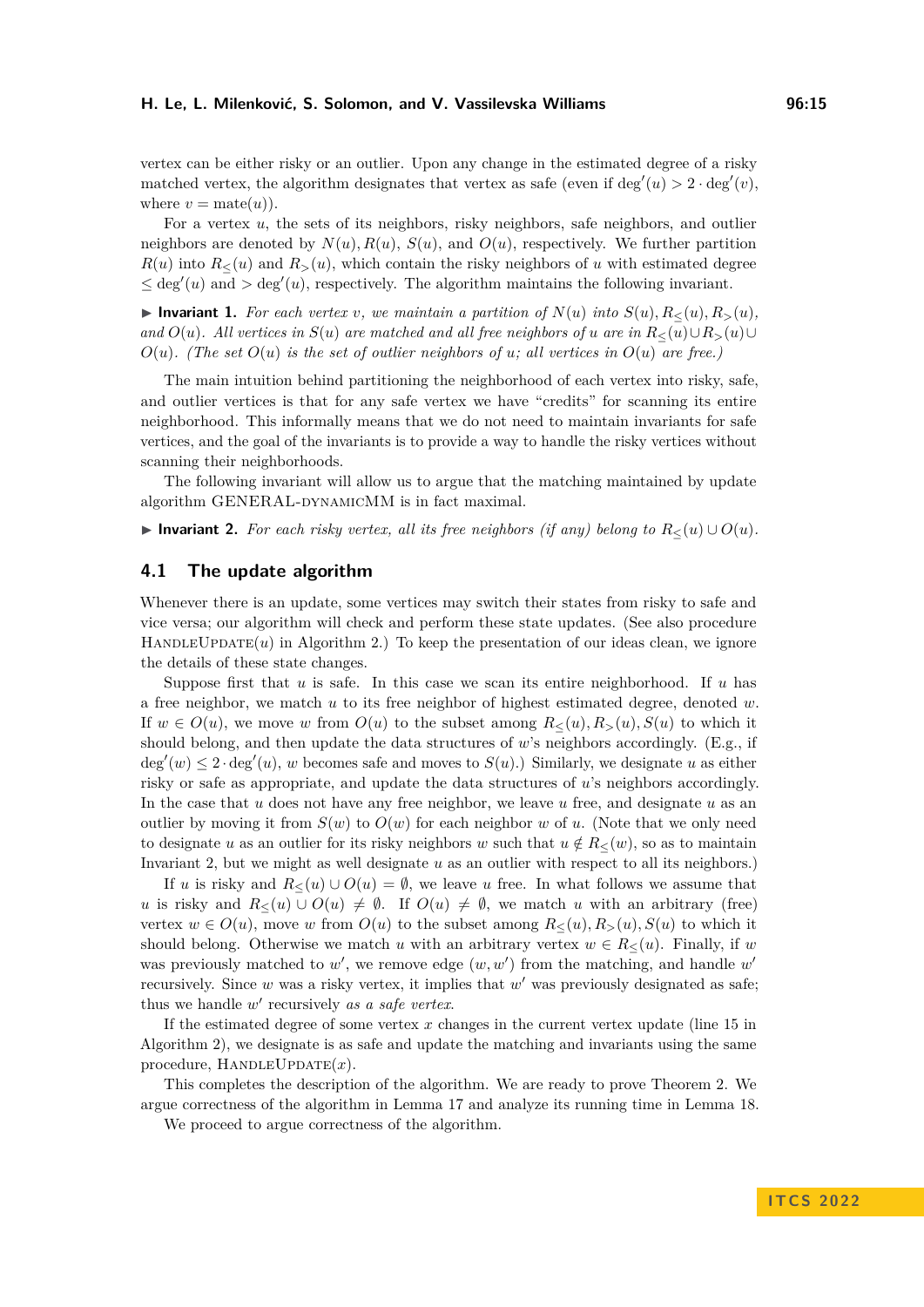<span id="page-15-0"></span>**Algorithm 2** GENERAL-DYNAMICMM. 1: **procedure** HANDLEDELETION $(u)$ 2: let *Q* be an empty queue  $\rho$  vertices to be processed by HANDLEUPDATE 3: **if** mate $(u) \neq \emptyset$  **then** 4: delete  $(u, \text{mate}(u))$  from  $M$  and add mate $(u)$  to  $Q$ 5: UPDATEDEGREES $(u, Q, -1)$  > decrease the degree of each neighbor by one 6: **for**  $x \in Q$  **do** HANDLEUPDATE $(x)$ 7: **procedure** HANDLEINSERTION $(u)$ 8: deg'(u)  $\leftarrow |N(u)|$ ; deg(u)  $\leftarrow$  deg'(u) 9: NOTIFY $(u, \textsf{safe})$ 10: let *Q* be a list containing vertex *u*; UPDATEDEGREES $(u, Q, +1)$ 11: **for**  $x \in Q$  **do** HANDLEUPDATE $(x)$ 12: **procedure** UpdateDegrees(*u, Q,*sgn) 13: **for**  $x \in N(u)$  **do** 14:  $\deg(x) \leftarrow \deg(x) + \text{sgn}$ 15: **if** deg(x)  $\leq$  deg'(x)/2 **or** deg(x)  $\geq$  2 · deg'(x) **then** 16: deg'(x)  $\leftarrow$  deg(x) 17:  $\text{NOTIFY}(x, \text{safe})$ 18: **if** mate(*x*) =  $\emptyset$  **then** add *x* to *Q* 19: **procedure** HANDLEUPDATE(*u*) 20: **if** state(*u*) = safe then 21: choose  $w \in N(u)$  maximizing deg'(*w*) among free neighbors of *u* 22: **if** *u* has no free neighbors **then** NOTIFY(*u*, outlier) 23: **else**  $M$ ATCH $(u, w)$ 24: **else if**  $O(u) \neq \emptyset$  then take an arbitrary  $w \in O(u)$  and MATCH $(u, w) \geq u$  is risky 25: **else if**  $R_<(u) \neq \emptyset$  then take an arbitrary  $w \in R_<(u)$  and MATCH $(u, w)$ 26: **procedure**  $M$ ATCH $(u, w)$ 27: add  $(u, w)$  to M 28: **if**  $\deg'(u) \leq 2 \cdot \deg'(w)$  then  $\text{NOTIFY}(u, \text{safe})$  else  $\text{NOTIFY}(u, \text{risky})$ 29: **if**  $\deg'(w) \leq 2 \cdot \deg'(u)$  then  $\text{NOTIFY}(w, \text{safe})$  else  $\text{NOTIFY}(w, \text{risky})$ 30: **if**  $w$  was matched to  $w'$  then 31: remove  $(w, w')$  from  $\mathcal M$ 32: HANDLEUPDATE(*w'*) 33: **procedure** Notify(*u, State*) *▷ State* ∈ {safe*,*risky*,* outlier} 34: **if** state(*u*) = *State* **then exit**  $\rho$  do nothing if state remains the same 35:  $\text{state}(u) \leftarrow B$ 36: **for**  $x \in N(u)$  **do** move *u* to appropriate set among  $S(x)$ ,  $R_{\leq}(x)$ , and  $R_{>}(x)$ 

▶ Lemma 17. *Algorithm GENERAL-DYNAMICMM maintains an MM in the GENERAL-dynamic setting throughout the entire sequence of updates. Moreover, following any update, the algorithm removes at most a single edge from the maintained matching* M*.*

**Proof.** We first argue that the maintained matching is maximal at all times. By the description of the algorithm, a safe vertex that becomes free is left free if and only if it does not have any free neighbors. Moreover, a risky vertex *u* may be left free if and only if *R*≤(*u*) ∪  $O(u) = ∅$ , while there cannot be any free vertex in  $R_>(u) \cup S(u)$  by Invariants [1](#page-14-3) and [2.](#page-14-1) It follows that any vertex that is left free throughout the execution of the algorithm does not lead to a violation of M's maximality.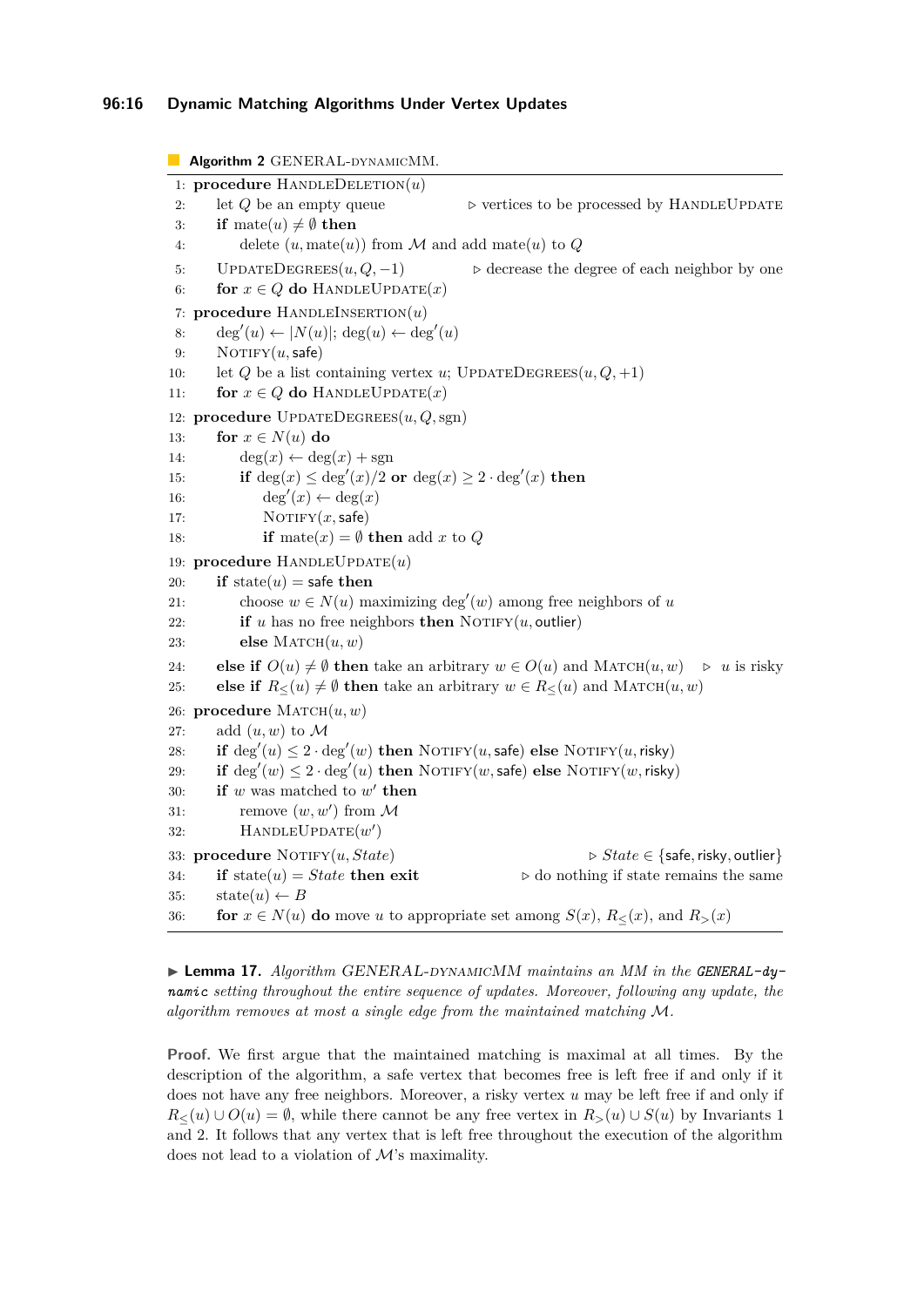

**Figure 2** An illustration of an update step of algorithm GENERAL-DYNAMICMM. Solid edges are in the maintained matching  $M$  and solid vertices are risky. (a) Before deletion of vertex  $v$ , it is matched to a risky vertex  $u$ . Vertex  $u$  has two risky neighbors constituting  $R(u)$  and three safe neighbors constituting  $S(u)$ . (b) Following deletion of *v*, vertex *u* becomes free and the algorithm tries to rematch it (cf. procedure HANDLEUPDATE(*u*) in Algorithm [2\)](#page-15-0). Since  $O(u)$  is empty, vertex *w* is chosen from  $R_<(u)$  and  $(u, w)$  is added to M. (This change might trigger *u* and/or *w* to become safe, which we ignored in this example for simplicity.) At this stage,  $(w, w')$  is removed from M and  $w'$  becomes free. Since *w* was risky while matched to  $(w, w')$ , this means that  $w'$  has to be safe. (c) The algorithm tries to rematch  $w'$  (recursively invoking HANDLEUPDATE $(w')$ ). Vertex *x* which is an outlier is chosen to be matched to  $w'$ .

To see that the algorithm is a 1-revocable algorithm, note that the only case in which the algorithm removes an edge from the matching is when a *risky* vertex *u* becomes free due to the adversary. More specifically, the only case in which the algorithm removes an edge  $(w, w')$ from the matching is when *u* is risky,  $O(u) = \emptyset$  and  $R<(u) \neq \emptyset$ , and then an arbitrary vertex *w* from the set  $R_<(u)$  is chosen as a mate for *u*. Then the algorithm proceeds recursively to handling w', the old mate of w, which must be safe, since w was risky. Consequently, the algorithm will not remove any edge from the matching as part of this recursive call.

It is easy to verify that the algorithm never violates the validity of Invariant [1.](#page-14-3)

Finally, we argue that Invariant [2](#page-14-1) remains valid throughout the execution of the algorithm. Suppose first that *u* is safe. If *u* has a free neighbor, it is matched to its free neighbor of highest estimated degree, denoted *w*. If  $\deg'(w) > \deg'(u)$ , *u* remains safe and there cannot be any violation to the invariant with respect to  $u$ . As for  $w$ , even if it becomes risky, it does not have any free neighbors by the maximality of the matching, thus the invariant holds for it vacuously. Otherwise  $(\deg'(w) \leq \deg'(u))$ , it is possible that *u* becomes risky, but there is no violation to the invariant since all free neighbors *z* of *u* satisfy  $\deg'(z) \leq \deg'(w) \leq \deg'(u)$ , hence they all belong to  $R_<(u) \cup O(u)$ . There is no violation with respect to *w* either, as it becomes safe. If *u* does not have any free neighbor, it becomes free and is designated as an outlier, which cannot lead to any violation to the invariant.

We henceforth assume that *u* is risky. If  $R<(u) \cup O(u) = \emptyset$ , *u* is left free, and it is immediate that there is no violation to Invariant [2](#page-14-1) for all neighbors of *u*. As for *u* itself, there cannot be any free vertex in  $R_>(u) \cup S(u)$  by Invariant [2.](#page-14-1) Otherwise, *u* is matched with an arbitrary (free) vertex  $w \in O(u)$ , and if none exists it is matched to an arbitrary vertex  $w \in R_<(u)$ . In this case, it is immediate that there is no violation to Invariant [2](#page-14-1) with respect to *u*. As for *w*, even if it becomes risky, either it belonged to  $O(u)$ , and then it cannot have any free neighbors by the maximality of the matching, or it belonged to  $R<(u)$ (and was risky), and then all its free neighbors must belong to  $R<(w) \cup O(w)$  by Invariant [2.](#page-14-1)

If *w* was matched to *w'*, *w'* becomes free, which could potentially violate the validity of the matching's maximality and the invariants. However, the algorithm does not stop at this stage, but rather proceeds to handling w' recursively, hence the validity follows by induction.

<span id="page-16-0"></span>Finally, upon a change in the estimated degree of any vertex *z*, the vertex is designated as safe, which cannot lead to any violation to Invariant [2.](#page-14-1)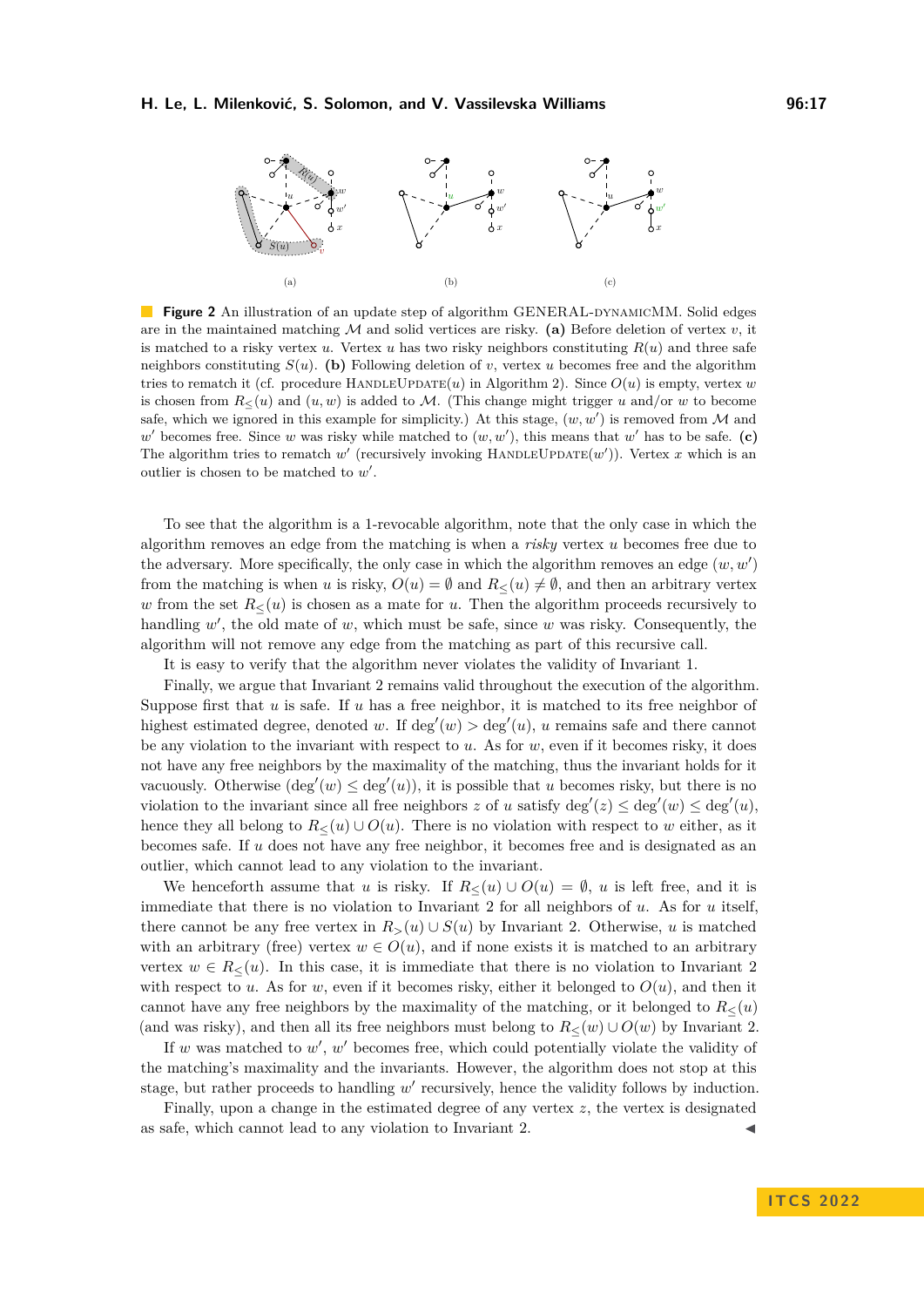### **96:18 Dynamic Matching Algorithms Under Vertex Updates**

#### $\triangleright$  **Lemma 18.** Algorithm GENERAL-DYNAMICMM has a total runtime of  $O(K)$ .

**Proof.** Before going into the details of our running time analysis, we briefly describe the intuition. For simplicity, we will first explain the intuition without taking into account the cost of  $O(\deg'(w))$  incurred in line [24;](#page-14-0) later on (in Claims [19](#page-17-0) and [20\)](#page-18-0), we address this issue. Our focus is on the most difficult case where a vertex  $v$  is deleted from the graph by the adversary. We could afford to spend  $O(\deg'(v))$  time, since we can charge this time to edges incident to *v*; each edge will be charged only  $O(1)$  time. If the mate of *v*, say *u*, is also a safe vertex, ignoring the running time of the recursive call,  $H$ ANDLEUPDATE $(u)$  takes  $O(\deg'(u))$ time, which is also  $O(\deg'(v))$  since  $\deg'(u) \leq 2 \deg'(v)$  by the definition of safe vertices. Thus, the running time is within our budget. However, if *u* is risky, we could not afford to scan all neighbors of *u*. Instead, we can show that the running time of HANDLEUPDATE $(u)$ , ignoring the recursive calls, is  $O(1)$  if  $R<(u) = \emptyset$  – in this case, the running time is within our budget again – or is  $O(\deg'(w))$  where *w* is the vertex chosen to match *u* in line [25.](#page-14-0) However,  $deg'(w)$  could be much larger than  $deg'(v)$  and hence, we could not charge the running time of  $O(\deg'(w))$  to the deletion of *v*. Our key idea to resolve this case is to charge this running time to the newly created matching edge  $(u, w)$ . The cost associated with each matching edge will be paid when the matching edge is deleted either by the adversary or removed by the algorithm. Note that we can assume that eventually every vertex of the graph is deleted. This assumption can be enforced by appending to the update sequence the deletions of the remaining vertices of the graph; the cost of the algorithm is increased by at most a factor of 2.

We now present the details of our argument. As mentioned above, each matching edge will be charged some cost arising from handling the updates of vertices. We control the cost associated with each matched edge by maintaining the following invariant.

<span id="page-17-1"></span>▶ **Invariant 3.** *Each edge*  $(u, v) \in M$  *is charged a cost of at most*  $c \cdot \min(\deg'(u), \deg'(v))$ *for a sufficiently large constant c.*

We now focus on bounding the running time of  $HANDLEUPDATE(u)$ . We consider two cases: *u* is safe and *u* is risky. The former case will be handled in Claim [19](#page-17-0) and the latter case will be handled in Claim [20.](#page-18-0)

<span id="page-17-0"></span> $\triangleright$  Claim 19. If *u* is safe, then the cost of HANDLEUPDATE(*u*) is  $c_0 \deg'(u)$ , where  $c_0$  is a constant independent of  $c$ , plus the cost charged to the new matching edge  $(u, w)$  (if any) that satisfies Invariant [3](#page-17-1) when  $c \geq c_0$ .

Proof. Observe that the algorithm spends only  $O(\deg'(u))$  time if a free neighbor  $w \in R_>(u)$ exists (lines [20–23\)](#page-14-0). In case that no free neighbor has been found, *u* becomes an outlier and we assign a credit of  $O(\deg'(u))$  to it. (We can allow to assign this credit since *u* is a safe vertex.) Otherwise, if there is a free vertex *w* in  $O(u)$ , we add  $(u, w)$  to the matching and spend  $O(\deg'(w))$  time to notify the neighbors of *w* about it new status. This cost is charged to the credit assigned to *w* at the time it switched from being a safe vertex to an outlier, as described above. The credit is spent only once – at the point when the outlier becomes a safe/risky vertex. If no match has been found, then *u* gets matched to  $w \in R_<(u)$ (if  $R_<(u) \neq \emptyset$ , meaning that:

<span id="page-17-2"></span>
$$
\deg'(u) \ge \deg'(w). \tag{1}
$$

Ignoring the recursive call on the neighbor  $w'$  of  $w$  or the possible cost charged to the outlier, the total running time is  $c_0 \deg'(u)$ .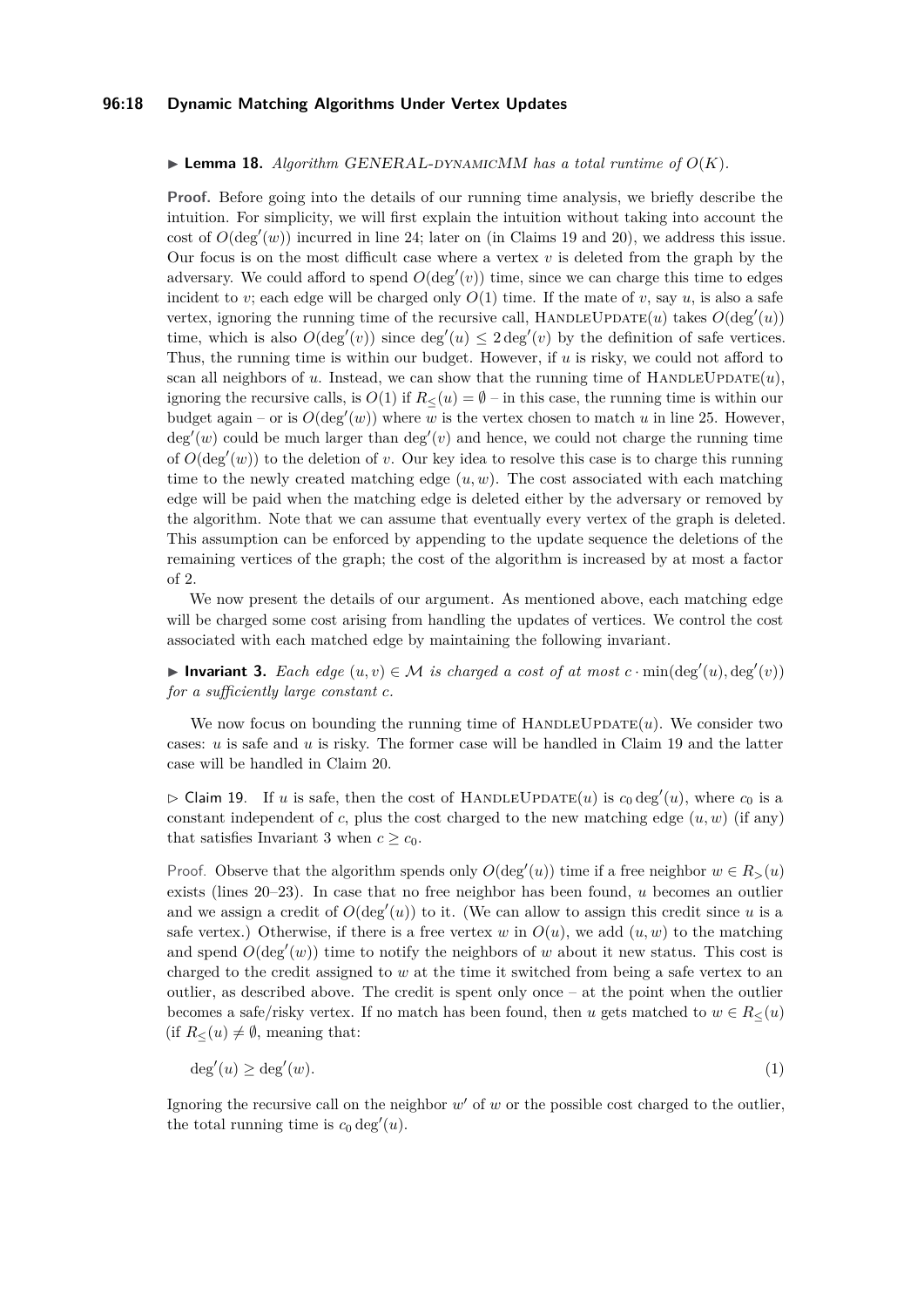We now handle the recursive call HANDLEUPDATE $(w')$  (line [32\)](#page-14-0). Since *w* is risky, w' must be safe. It follows that  $deg'(w) > 2 deg'(w')$ . Thus, the recursive invocation of  $H$ ANDLEUPDATE $(w')$  is performed on a safe vertex with a degree lower by at least a factor of two. The cost of HANDLEUPDATE $(w')$  is  $c_0 \deg'(w')$ . Thus, we only need to charge (i) the cost  $c_0 \deg'(w')$  due to HANDLEUPDATE $(w')$  and (ii) the cost associated with the matching edge  $(w, w')$  (since it is removed from  $\mathcal{M}$ ) to the new matching edge  $(u, w)$ . By Invariant [3,](#page-17-1) and Equation [\(1\)](#page-17-2), the total cost charged to  $(u, w)$  is at most  $c_0 \deg'(w') + c \deg'(w') \leq c \min(\deg'(u), \deg'(w))$ , when  $c \geq c_0$ . Invariant [3](#page-17-1) now follows.  $\lhd$ 

<span id="page-18-0"></span> $\triangleright$  Claim 20. If *u* is risky, then the cost of HANDLEUPDATE(*u*) is  $O(1)$  plus the cost charged to the new matching edge  $(u, w)$  (if any) that satisfies Invariant [3](#page-17-1) when  $c \geq 3c_0$ . Here  $c_0$  is a sufficiently large constant independent of *c*.

Proof. If there a free vertex *w* in  $O(u)$  (line [24\)](#page-14-0), then the algorithm spends  $O(\deg'(w))$  time notifying neighbors of *w*. This cost is charged to the credit assigned to *w* at the time it became an outlier. The credit is spent only once – at the point when the outlier becomes a safe/risky vertex. Otherwise, if  $R_<(u)$  is not empty, a vertex  $w \in R_<(u)$  is chosen to be matched to *u* (line [25\)](#page-14-0). The cost of notifying *w*'s neighbors of its changed status is  $O(\deg'(w)) \leq c_0 \deg'(w)$ . We charge this cost to the new matching edge  $(u, w)$ .

If  $w$  is matched to  $w'$ , we need to charge additional costs to  $(u, w)$ . In particular, we charge to  $(u, w)$  the cost associated with the old matching edge  $(w, w')$ , which is at most  $c \deg'(w')$  by Invariant [3,](#page-17-1) and the cost due to HANDLEUPDATE $(w')$ . Since w' is safe, the cost of HANDLEUPDATE $(w')$  in line [32](#page-14-0) is  $c_0 \deg'(w')$  plus the cost charged to the new matching edge (if any) incident to *w* ′ by Claim [19.](#page-17-0) We do not need to worry about the cost charged to the new matching edge incident to  $w'$  since Invariant [3](#page-17-1) is satisfied, and hence we only charge  $c_0 \deg'(w')$  to edge  $(u, w)$ . It follows that  $(u, w)$  is charged a total cost of at most  $c_0 \deg'(w) + c_0 \deg'(w') + c \deg'(w') \leq c \min(\deg'(u), \deg'(w))$ , when  $c \geq 3c_0$ . In the last inequality, we use the fact that *w* is risky and hence  $deg'(w) \geq 2 \deg'(w')$ . Invariant [3](#page-17-1) now follows.  $\lhd$ 

We'll now complete the proof of Lemma [18](#page-16-0) by considering each type of update separately.

First, we consider the case when *u* is inserted into the graph. The cost of notifying its neighbors in line [9](#page-14-0) is  $O(\deg(u))$  and the cost of update its neighbor's degrees in line [10,](#page-14-0) *excluding the cost to handle status changes of <i>u*'s neighbors in lines  $16-18$ , is  $O(\deg(u))$ . (By the end of this proof, we will discuss the cost of handling lines [16–18.](#page-14-0)) Thus, we can charge the insertion cost to edges incident to  $u$ , each is charged  $O(1)$  cost.

We analyze the case when *u* is deleted from the graph. If *u* is free, we only update the degree of neighbors of *u*, and the cost is  $O(\deg(u))$  *excluding the cost to handle status changes of u's neighbors in lines [16–18.](#page-14-0)* Thus, we can charge this cost to the deletion of *u*; each edge incident to *u* is charged  $O(1)$  cost. If *u* is not free, we denote by *w* the mate of *u*. The algorithm will call  $HANDLEUPDATE(w)$  as *w* is added to *Q* in line [4.](#page-14-0) We first charge the costs associated with matching edge  $(u, w)$ , which is  $O(\deg'(u)) = O(\deg(u))$  by Invariant [3,](#page-17-1) to edges incident to *u*, each is charged  $O(1)$  cost. Next, if *w* is safe, the cost of handling *w* is  $O(\deg'(w)) = O(\deg(w)) = O(\deg(u))$  by Claim [19.](#page-17-0) Note that the cost charged to the matching edge incident to *w* already satisfies Invariant [3](#page-17-1) by Claim [19.](#page-17-0) Thus, we only need to charge the cost of handling *w* to incident edges of *u*, each is charged a cost of  $O(1)$ . If *w* is risky, by the same argument and Claim [20,](#page-18-0) we only need to charge the cost of  $O(1)$  due to  $H$ ANDLEUPDATE $(w)$  to incident edges of *u*. Summarizing, the total cost charged to each edge incident to  $u$  is  $O(1)$ .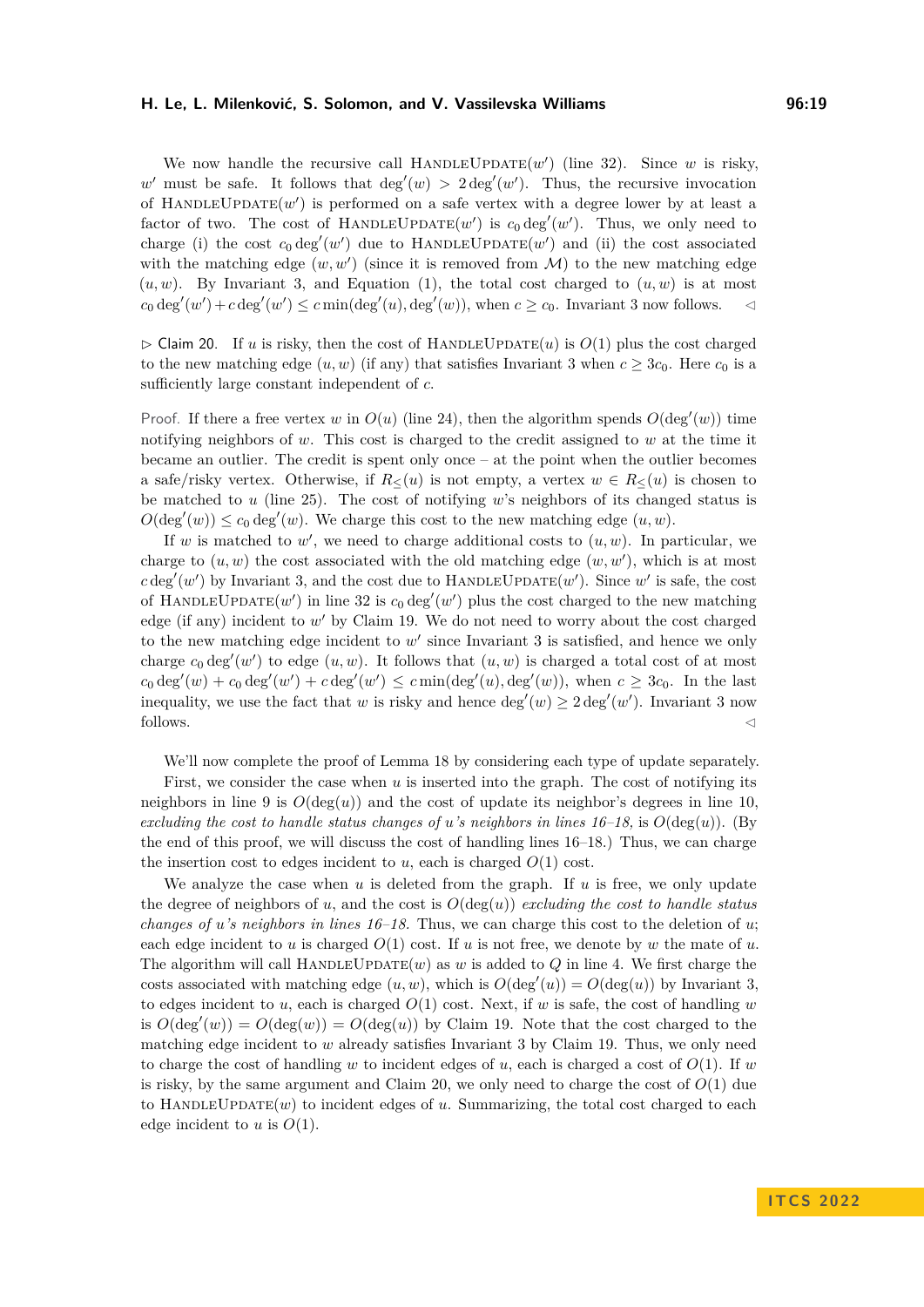### **96:20 Dynamic Matching Algorithms Under Vertex Updates**

It remains to bound the update time in lines [16–18.](#page-14-0) We observe that the total cost is  $O(\deg'(x))$ . This cost consists of the notification cost in line [17](#page-14-0) and the cost of HANDLEUP-DATE(x) (as it is added to the queue Q in line [18\)](#page-14-0) which are both  $O(\deg'(x))$  by Claim [19,](#page-17-0) since *x* is a safe vertex. (Here we do not account for the cost charged to the new matching edge incident to  $x$  in HANDLEUPDATE $(x)$ .) Thus, we can charge the cost of the update in lines [16–18](#page-14-0) to the edges incident to *x* being added/inserted which lead to changes in the estimated degree of  $x$ ; each edge is charged  $O(1)$  cost as the number of such edges is  $\Omega(\deg'(x)).$  $(x).$ 

#### <span id="page-19-0"></span>**5 An (** *e e***−1 )-approximation in the BASIC-dynamic setting**

In this section, we switch our attention back to the BASIC-dynamic setting, for which we provide an  $\left(\frac{e}{e-1}\right)$ -approximate algorithm for the MCM problem. This approximation is achieved by building on the celebrated ranking algorithm by Karp, Vazirani, and Vazirani [\[25\]](#page-22-14). Specifically, we demonstrate how to maintain a matching corresponding to the output of the ranking algorithm in a total runtime of  $O(K)$ , assuming an oblivious adversary.

We briefly recall the ranking algorithm. The algorithm works in a setting akin to the BASIC-incremental setting: A set of *n* servers *S* is fixed and the clients arrive to *C* one after another, starting from  $C = \emptyset$  and ending with  $|C| = |S| = n$ . At the outset, the algorithm samples a random permutation  $\sigma$  over all *n* servers, which assigns a unique *rank*  $\sigma(s)$  to any server  $s \in S$ . Upon the arrival of a new client, the algorithm scans its neighborhood and *irrevocably* matches it with its free neighboring server of lowest rank, if any; if none exists, the client is left (forever) free. This completes the description of the ranking algorithm in the online setting, as given by [\[25\]](#page-22-14). For the analysis, we use the following theorem by [\[25\]](#page-22-14); several different proofs of this theorem have been proposed (see, e.g., [\[15,](#page-22-17) [10\]](#page-22-18)).

<span id="page-19-1"></span> $\triangleright$  **Theorem 21** ([\[25\]](#page-22-14)). *If the maximum matching size of the final bipartite graph is*  $\eta$ *, then the* expected *size of the matching provided by the ranking algorithm is*  $\eta(1-1/e)$ .

In the BASIC-dynamic setting, the vertices in *C* may also leave the graph and the algorithm is not necessarily irrevocable, i.e., the algorithm is allowed to remove some previously matched edges and add others in their place. We shall use  $G_i = (S \sqcup C_i, E_i)$  to denote the graph in this setting right after the *i*th update step. Following the ranking algorithm, before the first update, we sample a random permutation  $\sigma$  over all *n* servers, which defines the *ranks* of servers. Our algorithm works against an oblivious adversary, which in particular means that the adversary is not aware of the random bits used for sampling  $\sigma$ . For each server  $x \in S$ , we keep a list of neighbors,  $L(x)$ , to which *end* the algorithm appends new neighboring clients. Whenever a new client *u* arrives, it is appended to the end of the list  $L(x)$ , for each of its neighboring servers  $x \in N(u)$ . To ensure that the entry of *u* in  $L(x)$  can be deleted in constant time (if needed), we implement  $L(x)$  as a doubly linked list, and keep with  $u$  a pointer to its entry in  $L(x)$  (see lines [2](#page-19-1) and [17](#page-19-1) of Algorithm [3\)](#page-20-0). Once it updates the lists  $L(\cdot)$ , the algorithm scans  $N(u)$  to see if there is any free vertex  $v \in N(u)$  to be matched with *u*. Among the free neighbors of *u*, if any, the one of lowest rank is chosen. This completes the description of the procedure for handling vertex insertion, which closely follows the ranking algorithm; the pseudocode of this procedure, HANDLEINSERTION $(u)$ , is given in Algorithm [3.](#page-20-0)

Whenever a client  $u$  is deleted, it gets removed from the lists  $L(x)$ , for each of its neighbors  $x \in N(u)$ . If *u* was previously matched, say with server *v*, the algorithm removes edge  $(u, v)$ from the maintained matching  $M$  and tries to rematch vertex  $v$ . This is done by sequentially scanning the list  $L(v)$  until an *appropriate* mate *w* is found; vertex *w* is appropriate if it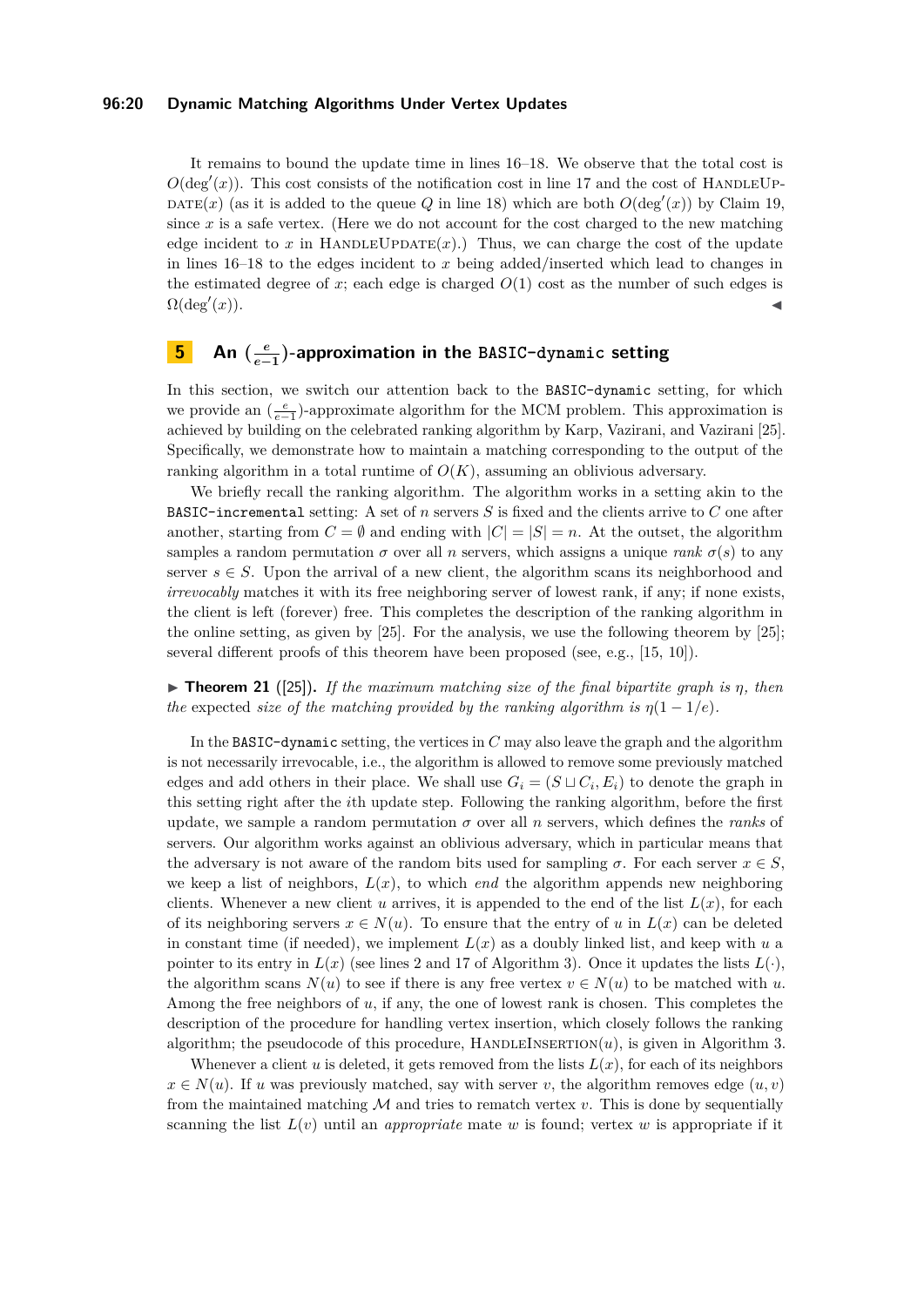is free or it is matched with a vertex of higher rank than that of *v*. If *w* is free, we simply add  $(v, w)$  to the matching M. Otherwise, we remove  $(w, \text{mate}(w))$  from M, we add  $(v, w)$ to M, and handle the server mate(*w*) recursively (in the same way as we handled *v*). The pseudocode of this procedure,  $H$ ANDLEDELETION $(u)$ , is given in Algorithm [3.](#page-20-0)

<span id="page-20-0"></span>

|  |  |  |  | Algorithm 3 BASICAPPROXMCM. |  |
|--|--|--|--|-----------------------------|--|
|--|--|--|--|-----------------------------|--|

|     | 1: procedure HANDLEDELETION $(u)$                                                    |                                           |
|-----|--------------------------------------------------------------------------------------|-------------------------------------------|
| 2:  | for $x \in N(u)$ do remove u from $L(x)$                                             |                                           |
| 3:  | <b>if</b> mate $(u) \neq \emptyset$ then                                             | $\triangleright$ let $v = \text{mate}(u)$ |
| 4:  | delete $(u, v)$ from M                                                               |                                           |
| 5:  | REMATCHSERVER(v)                                                                     |                                           |
|     | 6: procedure REMATCHSERVER $(v)$                                                     |                                           |
| 7:  | while $L(v) \neq \emptyset$ do                                                       |                                           |
| 8:  | let w be the first vertex in $L(v)$                                                  | $\rhd$ also remove w from $L(v)$          |
| 9:  | if $w$ is free then                                                                  |                                           |
| 10: | add $(v, w)$ to M                                                                    |                                           |
| 11: | break                                                                                | $\triangleright$ exit the loop            |
| 12: | else if $\sigma(v) < \sigma(\text{mate}(w))$ then                                    |                                           |
| 13: | remove $(w, \text{mate}(w))$ from M; add $(v, w)$ to M                               |                                           |
| 14: | REMATCHSERVER(mate(w))                                                               |                                           |
| 15: | break                                                                                |                                           |
|     | 16: procedure HANDLEINSERTION $(u)$                                                  |                                           |
| 17: | for $w \in N(u)$ do add u to $L(w)$                                                  |                                           |
| 18: | look for a free vertex $v \in N(u)$ of lowest rank; if v is found, add $(u, v)$ to M |                                           |

We next argue, via Lemmas [22](#page-20-1) and [23,](#page-21-7) that algorithm BasicApproxMCM proves Theorem [3:](#page-5-1) Lemma [22](#page-20-1) implies the algorithm's correctness and Lemma [23](#page-21-7) bounds its runtime.

<span id="page-20-1"></span>▶ **Lemma 22.** *Algorithm BASICAPPROXMCM maintains an*  $\left(\frac{e}{e-1}\right)$ -approximation (in expec*tation) to the MCM.*

**Proof.** Recall that we used a random permutation  $\sigma$  for the ranks of vertices in *S*. Following the *i*th update step, we let  $\pi_i$  be the permutation of  $C_i$  representing the arrival order of the first *i* arriving clients; that is,  $\pi_i(u) < \pi_i(v)$  for  $u \neq v, u, v \in C_i$  iff *u* arrives before *v*. For a given permutation  $\sigma$ , arrival order  $\pi_i$ , and graph  $G_i = (S \sqcup C_i, E_i)$ , we let  $\text{Ranking}(G_i, \sigma, \pi_i)$ be the matching returned by the ranking algorithm on  $G_i$  using ranks defined by  $\sigma$  and the arrival order  $\pi_i$ . We next assert that for each  $i \geq 0$ , following the *i*th update, the maintained matching  $\mathcal{M}_i$  of  $G_i$  is equal to Ranking( $G_i$ ,  $\sigma$ ,  $\pi_i$ ). By Theorem [21](#page-19-1) and using the oblivious adversary assumption, if the maximum matching size of  $G_i = (S \sqcup C_i, E_i)$  is  $\mu$ , then the expected size of the matching provided by our dynamic algorithm is  $\mu(1 - 1/e)$ . That would complete the proof of Lemma [22.](#page-20-1)

The proof of this assertion proceeds in two stages. In the first stage we analyze a variant of BasicApproxMCM, which works in the same way as the original algorithm, except that no element is deleted from the lists  $L(\cdot)$  as part of the execution of procedure REMATCHSERVER (cf. line [8](#page-19-1) of Algorithm [3\)](#page-20-0). In other words, procedure  $REMATCHSERVER$  *(v)* scans all elements of  $L(v)$ , namely all the neighboring clients of *v* in the current graph, in their arrival order. Denote this procedure by NaiveApproxMCM and the matching it maintains at the *i*th step by  $\mathcal{M}'_i$ . One can prove by induction on the update step that  $\mathcal{M}'_i = \text{Ranking}(G_i, \sigma, \pi_i)$ ; the proof is rather straightforward and is omitted due to space constraints.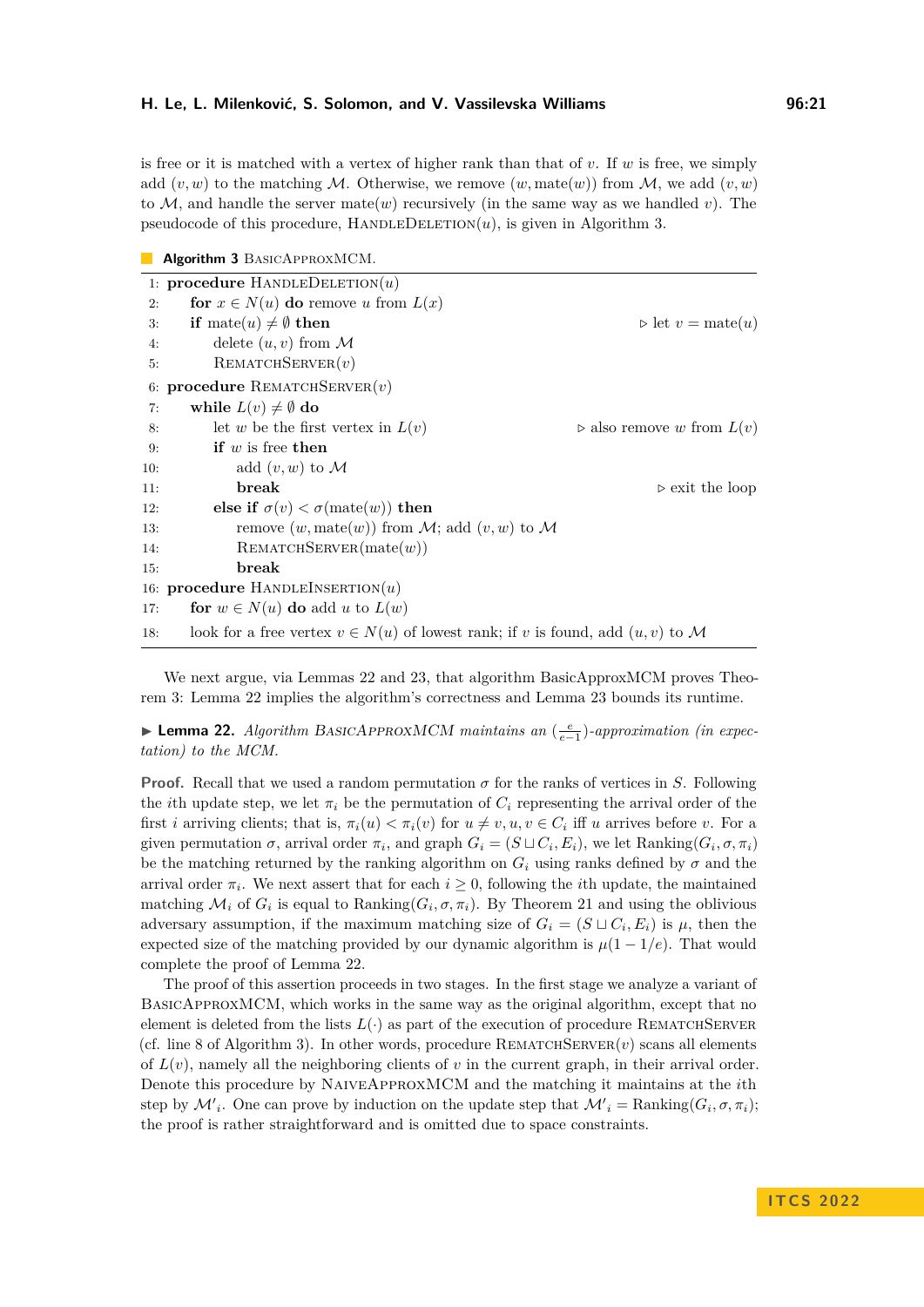### **96:22 Dynamic Matching Algorithms Under Vertex Updates**

In the second stage we prove that  $\mathcal{M}'_i = \mathcal{M}_i$ . To this end we observe that the following invariant is maintained by algorithm BasicApproxMCM at all times.

<span id="page-21-8"></span>▶ **Invariant 4.** *For any client c, if c is matched to a server v at update step*  $i ≥ 0$ *, then at any later update step*  $j$  ( $j > i$ ), client c is matched to a server of rank no higher than  $\sigma(v)$ .

To see that Invariant [4](#page-21-8) holds, note that the only place where the algorithm may rematch a client is in line [13](#page-19-1) of procedure REMATCHSERVER. If that happens, the client gets matched to a server of rank lower than that of its previous mate.

Invariant [4](#page-21-8) implies that any element that gets discarded from the list  $L(v)$  in procedure REMATCHSERVER $(v)$  without getting matched to *v* is always matched to a server of rank lower than *v* (until it possibly gets deleted from the graph), and thus the algorithm should never match *v* to any of the discarded elements. Hence, the executions of the two algorithms BASICAPPROXMCM and NAIVEAPPROXMCM yield the same outcome, i.e.,  $\mathcal{M}'_i = \mathcal{M}_i$ .

Summarizing, it follows that  $\mathcal{M}_i = \mathcal{M}'_i = \text{Ranking}(G_i, \sigma, \pi_i)$ , and we are done.

### <span id="page-21-7"></span> $\blacktriangleright$  **Lemma 23.** *Algorithm BASICAPPROXMCM has a total runtime of*  $O(K)$ *.*

**Proof.** Procedure HANDLEINSERTION(*u*) takes  $O(\deg(u))$  time. Procedure HANDLEDELE- $TION(u)$  also takes  $O(\deg(u))$  time, except for the call to the recursive procedure REMATCH-Server. Next, we analyze the runtime of procedure RematchServer. Note that the parameter *v* of REMATCHSERVER $(v)$  is a server. We argue that the total time spent by procedure REMATCHSERVER $(v)$  for a fixed vertex  $v \in S$  is linear in the total number of inserted edges incident on *v*. Indeed, each call to procedure REMATCHSERVER involves a while loop (line [7\)](#page-19-1); each iteration of the while loop takes constant time to examine a single neighbor *w* of *v* and do the required updates, and it also removes *w* from  $L(v)$ , so that *w* will never be examined again. It follows that the total time spent by REMATCHSERVER, over all servers, is upper bounded by  $O(K)$ .

### **References**

- <span id="page-21-6"></span>**1** Ittai Abraham, David Durfee, Ioannis Koutis, Sebastian Krinninger, and Richard Peng. On fully dynamic graph sparsifiers. In Irit Dinur, editor, *IEEE 57th Annual Symposium on Foundations of Computer Science, FOCS 2016, 9-11 October 2016, Hyatt Regency, New Brunswick, New Jersey, USA*, pages 335–344. IEEE Computer Society, 2016.
- <span id="page-21-0"></span>**2** S. Baswana, M. Gupta, and S. Sen. Fully dynamic maximal matching in *O*(log *n*) update time. In *Proceedings of the 52nd IEEE Annual Symposium on Foundations of Computer Science, FOCS 2011, Palm Springs, CA, October 23-25, 2011*, pages 383–392, 2011. See also the *SICOMP'15* version, and the subsequent erratum.
- <span id="page-21-3"></span>**3** Soheil Behnezhad, Jakub Lacki, and Vahab S. Mirrokni. Fully dynamic matching: Beating 2-approximation in ∆*<sup>ε</sup>* update time. In Shuchi Chawla, editor, *Proc. 51th SODA*, pages 2492–2508, 2020.
- <span id="page-21-4"></span>**4** Aaron Bernstein, Jacob Holm, and Eva Rotenberg. Online bipartite matching with amortized replacements. In *SODA*, pages 947–959. SIAM, 2018.
- <span id="page-21-5"></span>**5** Aaron Bernstein, Tsvi Kopelowitz, Seth Pettie, Ely Porat, and Clifford Stein. Simultaneously load balancing for every p-norm, with reassignments. In *Proc. 8th ITCS*, pages 51:1–51:14, 2017.
- <span id="page-21-1"></span>**6** Aaron Bernstein and Cliff Stein. Fully dynamic matching in bipartite graphs. In *Proc. 42nd ICALP*, pages 167–179, 2015.
- <span id="page-21-2"></span>**7** Aaron Bernstein and Cliff Stein. Faster fully dynamic matchings with small approximation ratios. In *Proceedings of the 27th Annual ACM-SIAM Symposium on Discrete Algorithms, SODA 2016, Arlington, VA, USA, January 10-12, 2016*, pages 692–711, 2016.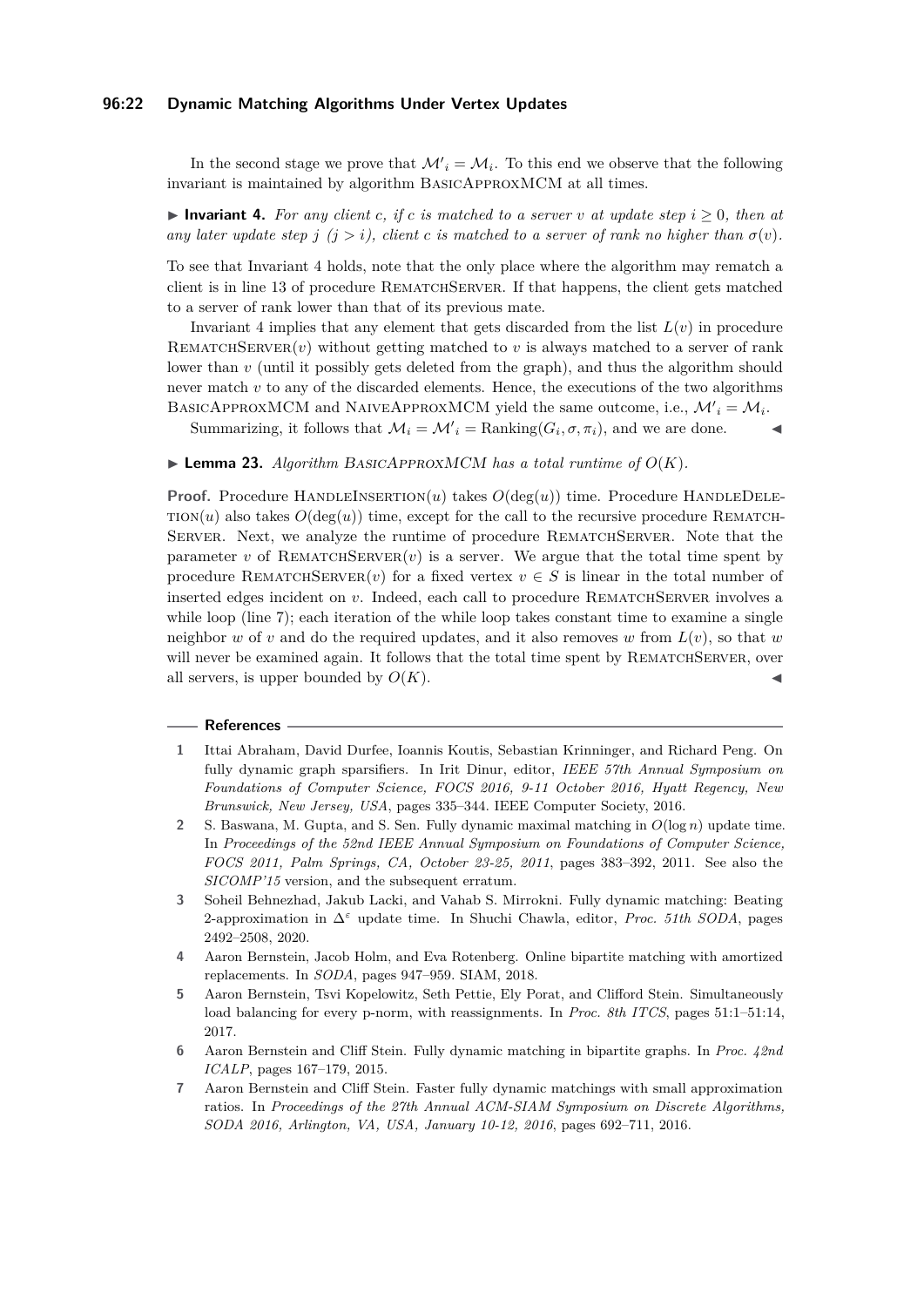- <span id="page-22-4"></span>**8** Sayan Bhattacharya, Monika Henzinger, and Danupon Nanongkai. New deterministic approximation algorithms for fully dynamic matching. In *Proceedings of the 48th Annual ACM SIGACT Symposium on Theory of Computing, STOC 2016, Cambridge, MA, USA, June 18-21, 2016*, pages 398–411, 2016.
- <span id="page-22-5"></span>**9** Sayan Bhattacharya and Peter Kiss. Deterministic rounding of dynamic fractional matchings. In Nikhil Bansal, Emanuela Merelli, and James Worrell, editors, *Proc. 48th ICALP*, volume 198, pages 27:1–27:14, 2021.
- <span id="page-22-18"></span>**10** Benjamin E. Birnbaum and Claire Mathieu. On-line bipartite matching made simple. *SIGACT News*, 39(1):80–87, 2008.
- <span id="page-22-8"></span>**11** Bartlomiej Bosek, Dariusz Leniowski, Piotr Sankowski, and Anna Zych. Online bipartite matching in offline time. In *Proc. 55th FOCS*, pages 384–393, 2014.
- <span id="page-22-12"></span>**12** Bartlomiej Bosek, Dariusz Leniowski, Piotr Sankowski, and Anna Zych. Shortest augmenting paths for online matchings on trees. In *Proc. of 13th WAOA*, pages 59–71, 2015.
- <span id="page-22-13"></span>**13** Bartłomiej Bosek, Dariusz Leniowski, Piotr Sankowski, and Anna Zych-Pawlewicz. A tight bound for shortest augmenting paths on trees. In *Proc. 13th LATIN*, pages 201–216, 2018.
- <span id="page-22-11"></span>**14** Kamalika Chaudhuri, Constantinos Daskalakis, Robert D. Kleinberg, and Henry Lin. Online bipartite perfect matching with augmentations. In *Proc. of 28th INFOCOM*, pages 1044–1052, 2009.
- <span id="page-22-17"></span>**15** Gagan Goel and Aranyak Mehta. Online budgeted matching in random input models with applications to adwords. In *SODA*, pages 982–991. SIAM, 2008.
- <span id="page-22-7"></span>**16** Fabrizio Grandoni, Stefano Leonardi, Piotr Sankowski, Chris Schwiegelshohn, and Shay Solomon.  $(1 + \epsilon)$ -approximate incremental matching in constant deterministic amortized time. In Timothy M. Chan, editor, *Proc. 50th SODA*, pages 1886–1898, 2019.
- <span id="page-22-3"></span>**17** Fabrizio Grandoni, Chris Schwiegelshohn, Shay Solomon, and Amitai Uzrad. Maintaining an EDCS in general graphs: Simpler, density-sensitive and with worst-case time bounds. *CoRR*, abs/2108.08825, 2021.
- <span id="page-22-10"></span>**18** Edward F. Grove, Ming-Yang Kao, P. Krishnan, and Jeffrey Scott Vitter. Online perfect matching and mobile computing. In *Proc. of 45th Wads*, pages 194–205, 1995.
- <span id="page-22-2"></span>**19** M. Gupta and R. Peng. Fully dynamic  $(1 + \epsilon)$ -approximate matchings. In *Proceedings of the 54th IEEE Annual Symposium on Foundations of Computer Science, FOCS 2013, Berkeley, CA, USA, October 26-29, 2013*, pages 548–557, 2013.
- <span id="page-22-1"></span>**20** Meng He, Ganggui Tang, and Norbert Zeh. Orienting dynamic graphs, with applications to maximal matchings and adjacency queries. In *ISAAC*, volume 8889 of *Lecture Notes in Computer Science*, pages 128–140. Springer, 2014.
- <span id="page-22-16"></span>**21** Monika Henzinger, Sebastian Krinninger, Danupon Nanongkai, and Thatchaphol Saranurak. Unifying and strengthening hardness for dynamic problems via the online matrix-vector multiplication conjecture. In *Proceedings of the 47th Annual ACM on Symposium on Theory of Computing, STOC 2015, Portland, OR, USA, June 14-17, 2015*, pages 21–30, 2015.
- <span id="page-22-9"></span>**22** John E. Hopcroft and Richard M. Karp. An  $n^{5/2}$  algorithm for maximum matchings in bipartite graphs. *SIAM J. Comput.*, 2(4):225–231, 1973. [doi:10.1137/0202019](https://doi.org/10.1137/0202019).
- <span id="page-22-15"></span>**23** Zhiyi Huang, Ning Kang, Zhihao Gavin Tang, Xiaowei Wu, Yuhao Zhang, and Xue Zhu. How to match when all vertices arrive online. In *STOC*, pages 17–29. ACM, 2018.
- <span id="page-22-0"></span>**24** Z. Ivković and E. L. Lloyd. Fully dynamic maintenance of vertex cover. In *Proceedings of the 19th International Workshop on Graph-Theoretic Concepts in Computer Science, WG 1993, Utrecht, The Netherlands, June 16-18, 1993*, pages 99–111, 1993.
- <span id="page-22-14"></span>**25** Richard M. Karp, Umesh V. Vazirani, and Vijay V. Vazirani. An optimal algorithm for on-line bipartite matching. In *Proc. 22nd STOC*, pages 352–358, 1990.
- <span id="page-22-6"></span>**26** Lazar Milenkovic and Shay Solomon. A unified sparsification approach for matching problems in graphs of bounded neighborhood independence. In Christian Scheideler and Michael Spear, editors, *Proc. of 32nd SPAA*, pages 395–406. ACM, 2020.